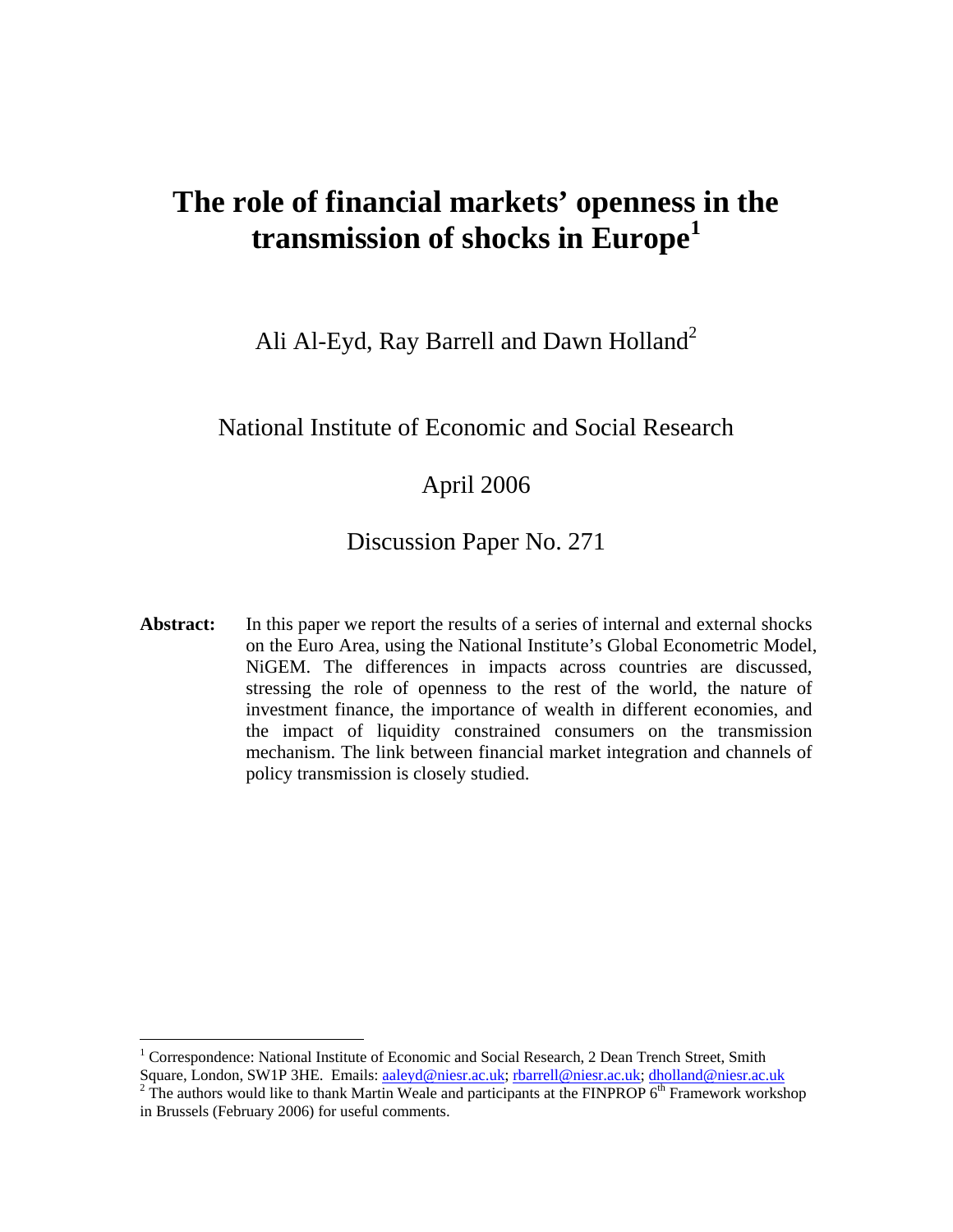#### **Introduction**

Shocks to equity markets appear to have a significant impact on the economy. These effects may come through their impact on the level of wealth and hence on consumption, and they may also come through their effects on investment. Barrell and Davis (2005) suggest that the investment channel in Europe is weak, but that the effects through consumption may be noticeable. In the first section of this paper we discuss the relationships between consumption, income and net financial wealth in the Euro Area countries. We then take these equations and embed them in our Global model NiGEM, which is discussed in section 2 of the paper where we report key differences in country models that influence the response to different shocks. Section 3 looks at the impacts of fiscal shocks, and section 4 looks at the impact of equity price changes on the European economies using this model. In both sections we attempt to relate the patterns we observe to differences in equity markets and in particular to the openness of equity markets, as this helps export shocks but also increases vulnerability to foreign shocks. Section 5 concludes.

We report results for fiscal shocks and equity price shocks because they allow us to stress the differences between single country shocks and regional or global shocks. We choose a fiscal shock because its dimensions are well known, and it illustrates the roles of wealth and of equity markets in absorbing and dispersing a variety of demand shocks. The differences in impacts across Euro Area countries are discussed, stressing the role of openness to the rest of the world, the importance of wealth in different economies, and the impact of liquidity constrained consumers on the transmission mechanism. The link between financial market integration and channels of policy transmission is closely studied. We compare the impact of single country fiscal shocks, where government spending is increased in one country at a time, to results for a Euro Area-wide rise in government spending. This illustrates the role of openness and integration on spillovers from external shocks. We then discuss the impact of an equity market shock in the Euro Area, discussing the transmission of equity prices to GDP. We compare results of single country shocks to a global shock. This illustrates that the impact of equity markets on GDP is significantly greater when the shock is more widely spread, and therefore that contagion will magnify the response to an equity price shock.

#### **1. Consumer Behaviour**

The life cycle hypothesis of consumption and saving forms the baseline for a great deal of empirically usable work on consumption, suggesting as it does that consumers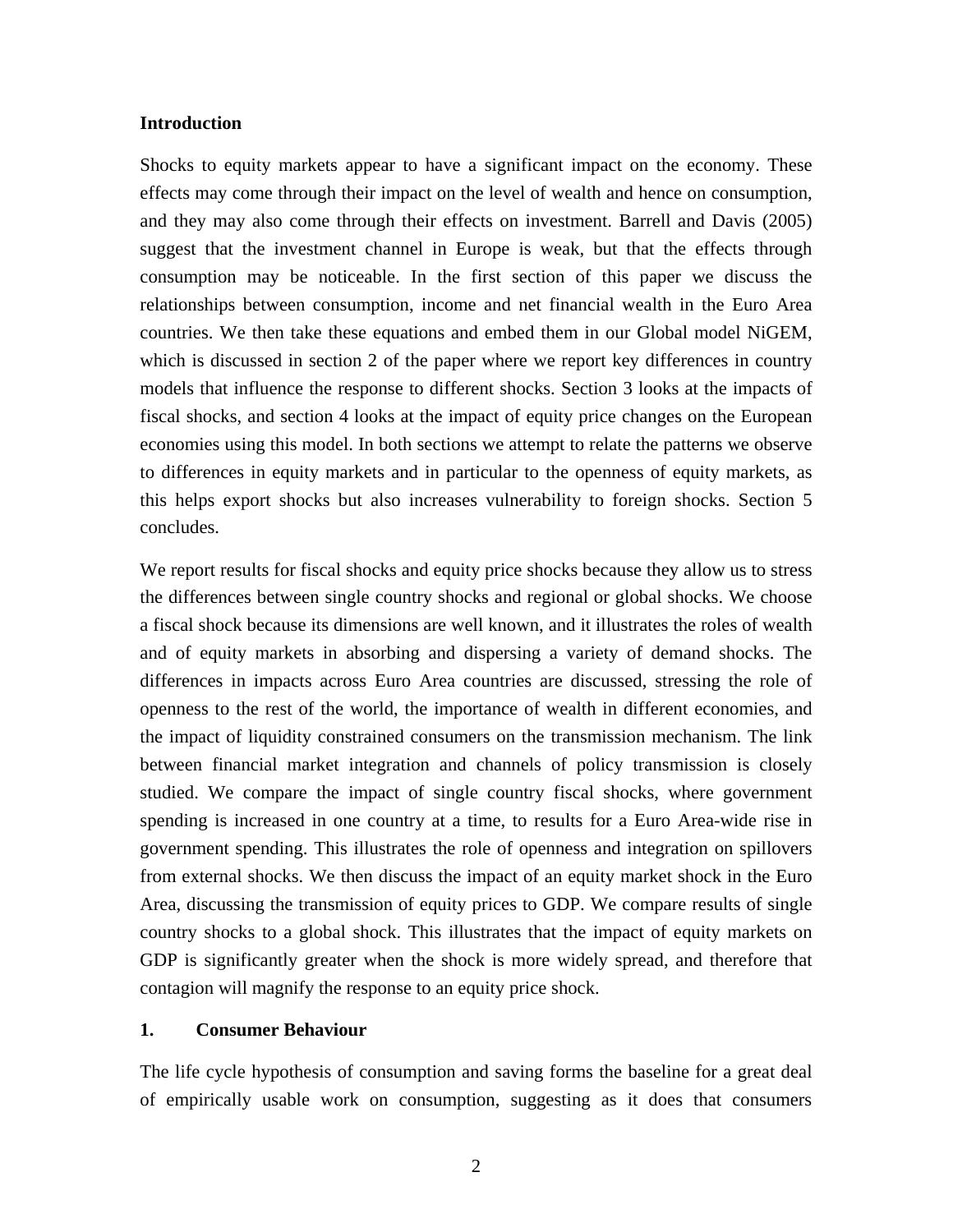accumulate assets during working life so as to live on the surplus during retirement. Accordingly, planned consumption is a function of total wealth, based on human wealth (earnings) and non-human wealth (financial and tangible assets), as in the version of the Life-Cycle Hypothesis derived in Deaton (1992). In this model, planned consumption  $(C<sub>t</sub><sup>*</sup>)$  is a function of total wealth. Total wealth is the sum of human wealth  $(H<sub>t</sub>)$  and non-human wealth ( $W_{t-1}$ ). Planned consumption can accordingly be expressed as a function of  $H_t$  and  $W_{t-1}$ 

$$
C_t^* = m(H_t + W_{t-1})
$$
 (1)

where *m* is the Marginal Propensity to Consume (MPC) out of total resources on average across the population. Unobservable human wealth can be proxied by some function *k* of current labour income (i.e.  $H_t = kY_t$ ).

The coefficient on human wealth (i.e. income) will be boosted when there are liquidity constraints on the availability of credit, since it implies that current consumption is closely tied to receipts of current income. Ultimately, with strong liquidity constraints (no liquid wealth and no borrowing facilities) the equation would reduce to the naïve Keynesian equation with income only. More realistically, the ability to consume out of wealth, and in particular illiquid wealth, is enhanced when there are no liquidity constraints, and such wealth can be used to enhance consumption smoothing over time – either directly via decumulation or as security for borrowing. Hence we should expect that the dynamics of adjustment and the long run equilibrium in consumption equations will be influenced by the existence of liquidity constraints.

An indicator of the incidence of liquidity constraints can be constructed from the relative size of both the short and long run coefficients on income and those on financial and nonfinancial wealth terms in the consumption function. When there are no credit constraints, as in a liberalised financial system, the impact of current income in the short run should be low, since consumers can borrow to cover shortfalls in income. Correspondingly, the short run impact of wealth will be high, since it can be either directly decumulated or used as collateral for borrowing. On the other hand, we might expect to see a relatively larger role for recent changes in income in systems with more liquidity constrained consumers, whilst financial and especially non-financial wealth may have more influence when liquidity constraints are lower. Consequently, to the extent that wealth and income channels are affected, the multiplier effect associated with external shocks and economic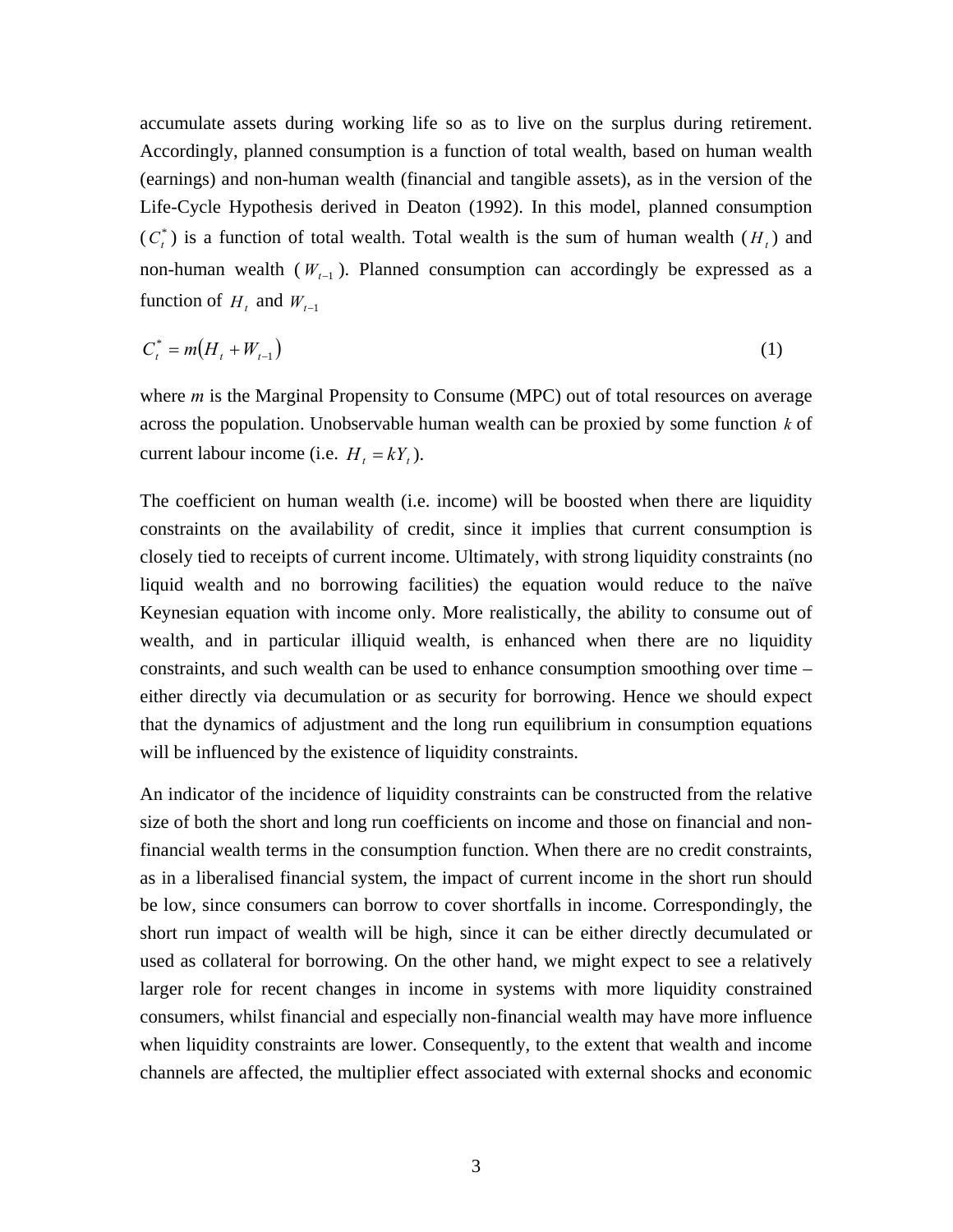policy will be influenced by the proportion of those facing liquidity constraints, as is examined and discussed in the transmission of fiscal policy in Al-Eyd and Barrell (2005).

Following equation (1), if we assume that planned consumption does not always equal actual consumption and that human wealth can be proxied by some function *k* of current labour income we can derive the following relationship for actual consumption.

$$
C_t = mkY_t + mW_{t-1} + \varepsilon_t
$$
\n<sup>(2)</sup>

However, this approximation of consumption behaviour has problems in describing consumption, income and wealth relationships, especially in growing economies. As suggested by Campbell and Deaton (1989), real income in levels is unlikely to be difference stationary. In particular, the first difference of the level of income does not display constant variance; earlier increases in the level of income, in any reasonable sample of data, are likely to be substantially less than increases later in the sample.

This non-constant variance would mean any long-run relationship for consumption would be potentially spurious, given that not all of our variables are difference stationary, and a short run error correction model (ECM) for consumption would have non-stationary dynamics. Campbell and Deaton (1989) argue that most logarithmic specifications fit the data much better than the linear relationship between, for example, the ratio of consumption to income and the ratio of wealth to income. We adopt a logarithmic approximation for equation (2) to ensure that income, in natural logs, is difference stationary and hence that our long-run relationship can be non-spurious.

$$
\ln C_t = c_0 + \alpha \ln Y_t + \beta \ln W_{t-1} + \xi_t \tag{3}
$$

In the presence of non-stationary data, we avoid using a static regression approach by utilising a dynamic error correction model as does much of the recent literature. Recent studies such as Davis and Palumbo (2001) and Lettau and Ludvigson (2004) use the ARDL (autoregressive distributed lag) approach to estimation, with an error correction specification derived from (3), having terms in consumption, real personal disposable income and real net wealth, and short run dynamics. They include housing wealth data for the US, whilst this is not available for most countries in our sample. Instead we include as a proxy in the dynamics the change in the log of real house prices (RPH). Our econometric approach hence involves the following consumption specification:

$$
\Delta \ln C_t = \alpha_0 + \lambda \left[ \ln C_{t-1} - \beta_1 \ln Y_{t-1} - (1 - \beta_1) \ln W_{t-1} \right] + \gamma_{1i} \Delta \ln W_{t-i} + \gamma_{2i} \Delta \ln Y_{t-i} + \gamma_{3i} \Delta \ln RPH_{t-i}
$$
\n(4)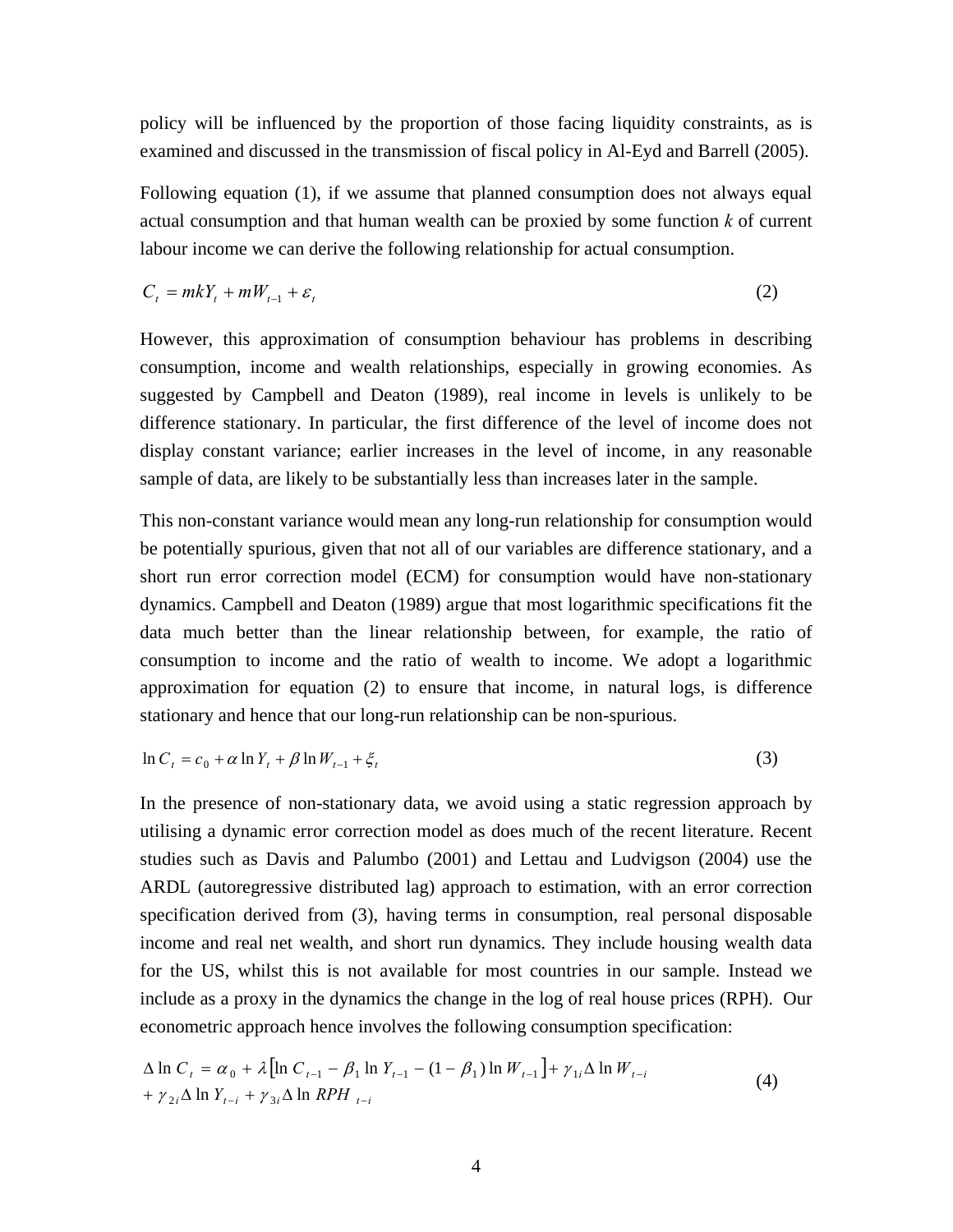In order to test formally the validity of the long run cointegrating relationship between consumption, income and wealth, we run a series of regressions based on equation (3) and conduct standard ADF tests on the residuals. Table 1 details the results for three regressions, where the first represents equation (3), the second imposes homogeneity across coefficients  $(a+\beta=1)$  and the third repeats equation (3) with the addition of a single step-dummy based on known structural reforms in the Euro Area.<sup>[3](#page-4-0)</sup>

|                | ີ        | ີ        | ີ        |           |           |          |
|----------------|----------|----------|----------|-----------|-----------|----------|
|                | BG       | IT       | FN       | <b>FR</b> | GE        | GR       |
| <b>Sample</b>  | 74Q1-    | 74Q1-    | 79Q1-    | 74Q1-     | 74Q1-     | 74Q1-    |
|                | 04Q4     | 0404     | 04Q4     | 04Q4      | 04Q4      | 04Q4     |
| E              | $-2.108$ | $-3.433$ | $-3.074$ | $-2.291$  | $-2.536$  | $-4.398$ |
| $\mathbf{F}^*$ | $-2.109$ | $-3.168$ | $-3.016$ | $-1.520$  | $-2.254$  | $-2.118$ |
| $E^{**}$       | $-2.652$ | $-3.926$ | $-2.994$ | $-2.297$  | $-3.477$  | $-5.485$ |
|                |          |          |          |           |           |          |
|                | NL       | OE       | PT       | <b>IR</b> | <b>SP</b> |          |
| <b>Sample</b>  | 74Q1-    | 74Q1-    | 74Q1-    | 77Q2-     | 82Q1-     |          |
|                | 04Q4     | 0404     | 04Q4     | 04Q4      | 04Q4      |          |
| E              | $-2.103$ | $-2.081$ | $-2.636$ | $-3.992$  | $-4.588$  |          |
| $\mathbf{F}^*$ | $-2.496$ | $-1.289$ | $-2.126$ | $-4.062$  | $-4.122$  |          |
| $F**$          | $-4.151$ | $-1.982$ | $-4.373$ | $-3.519$  | $-3.429$  |          |

|  | Table 1: Long run cointegrating relations ADF tests |  |  |
|--|-----------------------------------------------------|--|--|
|  |                                                     |  |  |

Fourth order ADF test statistics reported

 $\overline{a}$ 

Residuals E reported from the following cointegrating regressions, where

"delta" is a step dummy and critical values are from MacKinnon (1991):

1.  $lnC = a + b*lnRPDI + c*lnRNW + E$  5% critical value = -3.74 2.  $lnC = a + b*lnRPDI + (1-b)*lnRNW + E*$  5% critical value = -3.33

3.  $lnC = a + b*lnRPDI + c*lnRNW + delta + E**$  5% critical value = -4.10

Overall, the test statistics do not reveal strong cointegrating relations. However, it is instructive to note that reform-based step equations show significant improvements in the test statistics when there is little difference between the first two equations. This clearly holds for Germany, Greece, the Netherlands, and Portugal, with positive, but slighter improvements for Belgium and Italy. Indeed, the sample lengths employed are speckled with various reforms which can give rise to structural shifts, and this introduce a unit root in a series when, in fact, it would otherwise be found to be stationary (see Perron (1989)). Therefore, without taking account of every potential break in the data, it would be difficult to conclude that these relations fail to cointegrate. Another measure for assessing the cointegrating relation is advocated by Banerjee et al. (1993), who suggest that in a full error correction model, finding an ECM term  $(\lambda$  in equation (4)) with a t-statistic greater than 3 (in absolute value) provides strong evidence of a cointegrating relation. In

<span id="page-4-0"></span><sup>&</sup>lt;sup>3</sup> Perron-step dummys are: BG, 1997 pensions reform; FN, 1991 employment reform; FR, 2000 employment reforms; IT, 1995 pensions reforms; UK, 1996 non employment benefits reforms; and SP, 1997 pensions reforms.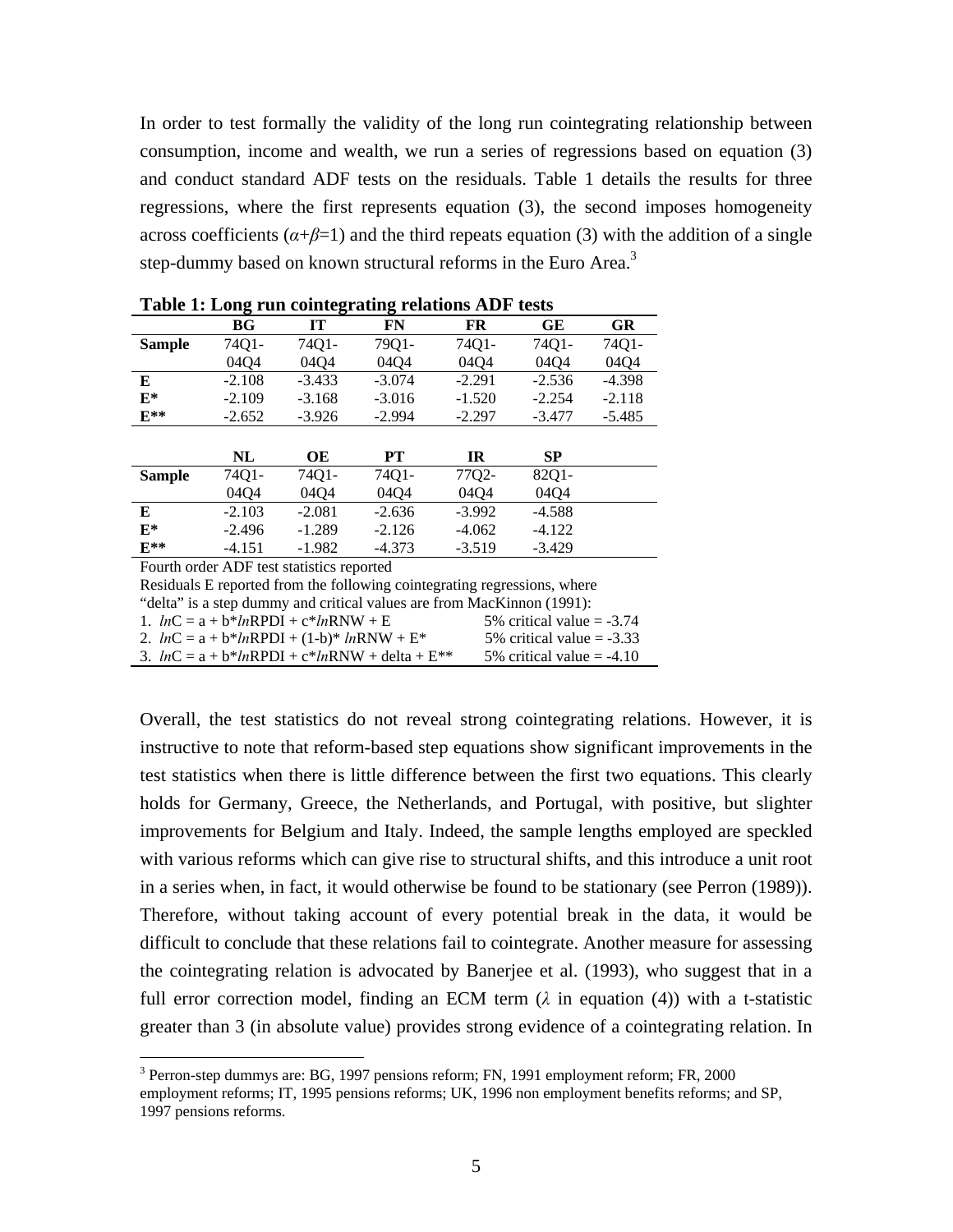view of the results in Table 1 we examine this evidence in the full set of consumption estimates, to which we now turn.

In each case we started with a general model in the form of equation (4) and eliminated sequentially those variables that were not significant. Our results are consistent with those of Lettau and Ludwigson (2004), although as we noted we use a different definition of wealth, as there are no housing wealth data available for most countries in our sample. Hence, we use a different definition of income, as the absence of housing wealth suggests that we should use an income variable that includes income from housing. Lettau and Ludwigson (2004) argue that when wealth changes one must distinguish between the signal about longer run prospects one reads from the change and the noise related to temporary fluctuations in market values. We denote the structural component of wealth as  $W^*$  and the transitory component as  $(W-W^*)$ . We would expect that the propensity to consume out of transitory wealth would be much lower than out of permanent wealth (i.e.  $v_1 \gg v_2$  below). A rise in equity or bond prices may reflect changes in long term interest rates or market perceptions of the future value of the equity stock that do not impact on the income flow from the asset, which we would denote  $r*W*$ . If wealth is held only for the income flow, then it would be wise to use this flow in our relationship rather than the stock of wealth. We may write this as:

$$
C_t^* = m(kY_t + W_{t-1}) = m(kY_t + k_1r^*_{t}W^*_{t-1} + v_1W^*_{t-1} + v_2(W_{t-1} - W_{t-1}^*))
$$
\n<sup>(5)</sup>

If  $k=k<sub>1</sub>$  then we should use total income instead of labour income in our regressions in order to avoid polluting (and perhaps exaggerating) our estimates of the effects of wealth. However, it is possible that wealth is held for precautionary reasons, as Carroll (2001) stresses, and not only for its income flow or its ability to shift consumption over time. Hence we should include both the income flow and the level of wealth, but also distinguish in our analysis between transitory and permanent changes in wealth.

We estimate error correction equations below, and we can interpret the long run error correction as embedding the permanent components of income and wealth, using the log approximation favoured by Lettau and Ludwigsen and others. We report our results in Table 2 below. The impact coefficients of a change in wealth and a change in income can be interpreted as the impacts of a change in transitory wealth and of transitory income. We would expect the effects of transitory income to be high only in countries where there are noticeable liquidity constraints, as Barrell, Davis and Pomerantz (2004) suggest. Impact effects from income are present in all countries except Spain, and they are large in Germany and also in Greece and Finland. We would expect the ability for consumers to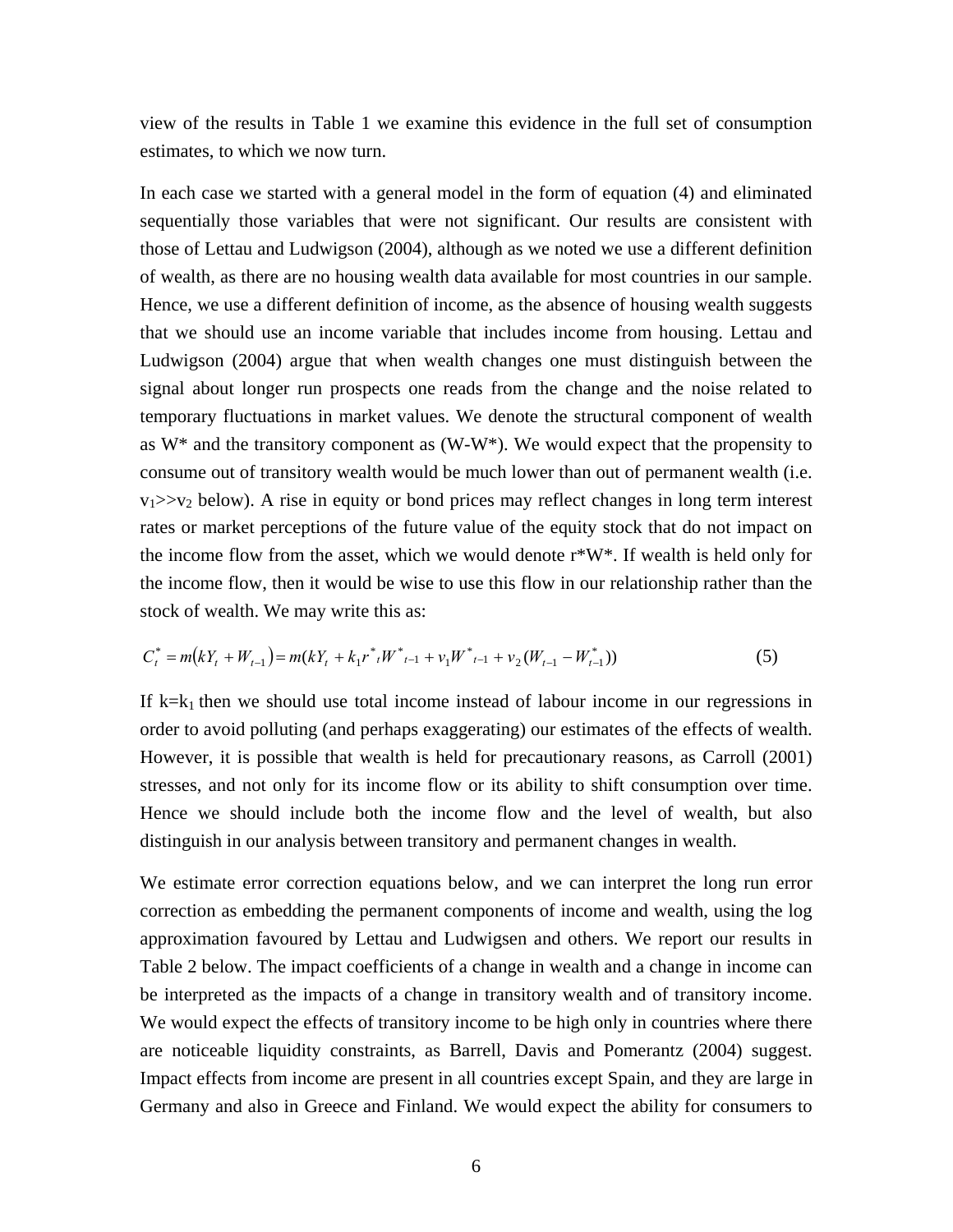extract a signal from a change in their financial wealth to be greater in countries where more of equity based wealth was held directly by individuals, as is suggested in Barrell and Davis (2005). Impact effects from changes in wealth are present in Finland, France, Ireland and Italy but in all cases the impacts are small at around 0.02. The longer run impacts are still small, but they vary in size between 0.03 to 0.05 in Austria and Germany, to larger than that in Italy, and they are generally around 0.1. Chart 1 plots the marginal propensity to consume out of wealth from these equations using the 2004 ratio of consumption to net financial wealth and compares it to the MPC for the UK and the  $US<sup>4</sup>$  $US<sup>4</sup>$  $US<sup>4</sup>$ . If a rise in wealth is sustained, then consumption rises over time through the lagged term in the error correction mechanism. But initially the rise is less than 0.02 per cent of the rise in wealth, and for a number of countries there is no response from consumption in the first period. These low MPC from wealth numbers suggest that we should generally observe rather low impacts from changes in equity prices on consumption, but that the impact should be related to the ratio of the value of domestic equities held by domestic residents as a proportion of their total net wealth.





<span id="page-6-0"></span><sup>&</sup>lt;sup>4</sup> The MPC =  $dC/dNW = dlogC/dlogNW*C/NW$  and hence we need to know the average propensity to consume out of wealth, or the consumption wealth ratio, as well as the elasticity of consumption with respect to wealth.

 $\overline{a}$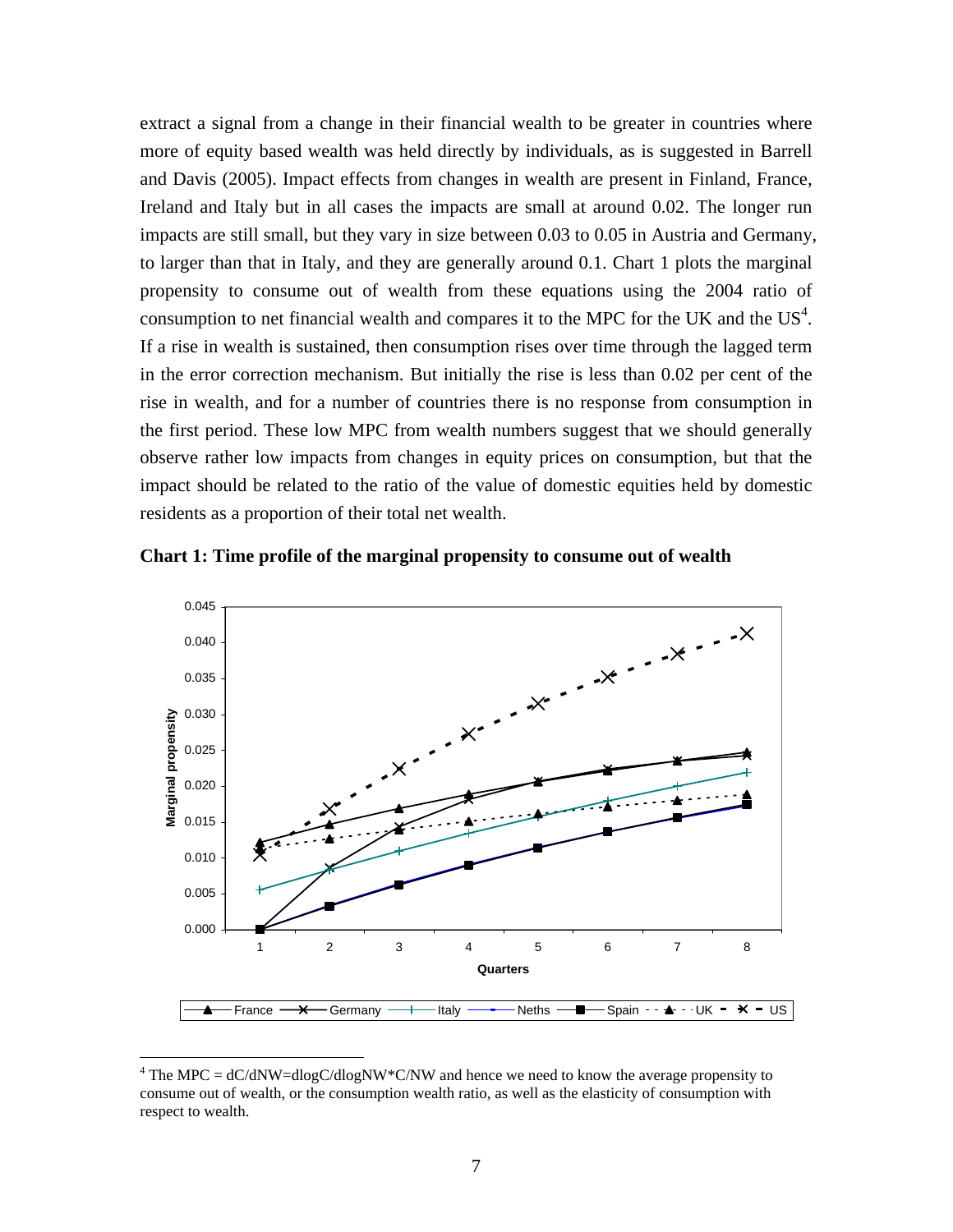| тали 2. энгди в танон Сонзинрион взинаце |                   |                   |                   |                   |                   |                   |                  |                   |                    |                   |                        |
|------------------------------------------|-------------------|-------------------|-------------------|-------------------|-------------------|-------------------|------------------|-------------------|--------------------|-------------------|------------------------|
|                                          | <b>BG</b>         | ${\bf FN}$        | FR                | GE                | <b>GR</b>         | IR                | IT               | NL                | OE                 | PT                | $\mathbf{S}\mathbf{P}$ |
| <b>Sample</b>                            | 74Q1-             | 79Q3-             | 81Q2-             | 74Q1-             | 78Q2-             | 77Q3-             | 74Q1-            | 74Q1-             | 80Q1-              | 80Q4-             | 80Q1-                  |
|                                          | 04Q4              | 04Q4              | 04Q4              | 04Q4              | 04Q4              | 04Q4              | 04Q4             | 04Q4              | 04Q4               | 04Q4              | 04Q4                   |
| Constant                                 | $-0.012$          | $-0.001$          | $-0.016$          | $-0.06$           | $-0.005$          | $-0.018$          | $-0.03$          | $-0.021$          | $-0.007$           | $-0.055$          | $-0.008$               |
|                                          | (1.4)             | (0.6)             | (3.0)             | (4.4)             | (1.6)             | (3.2)             | (3.5)            | (2.3)             | (1.1)              | (6.25)            | (3.1)                  |
| <b>ECM</b>                               | $-0.047$<br>(2.1) | $-0.074$<br>(2.2) | $-0.115$<br>(4.2) | $-0.334$<br>(5.3) | $-0.038$<br>(3.4) | $-0.094$<br>(3.5) | $-0.06$<br>(5.2) | $-0.107$<br>(4.0) | $-0.0612$<br>(2.0) | $-0.107$<br>(3.6) | $-0.093$<br>(3.3)      |
| $LRPDI(-1)$                              | 0.94<br>(19.1)    | 0.92<br>(40.4)    | 0.92<br>(37.3)    | 0.95<br>(74.2)    | 0.89<br>(30.6)    | 0.89<br>(28.01)   | 0.79<br>(27.9)   | 0.88<br>(24.6)    | 0.968<br>(20.04)   | 0.909<br>(20.9)   | 0.93<br>(37.0)         |
| $LRNW(-1)$                               | 0.06              | 0.08              | 0.08              | 0.05              | 0.11              | 0.11              | 0.21             | 0.12              | 0.032              | 0.0911            | 0.07                   |
| <b>D</b> In RPDI                         | 0.17<br>(2.0)     | 0.44<br>(5.7)     | 0.34<br>(2.6)     | 0.741<br>(13.3)   | 0.48<br>(7.8)     | 0.28<br>(4.7)     | 0.13<br>(2.0)    | 0.10<br>(2.0)     | 0.226<br>(3.9)     | 0.080<br>(2.1)    |                        |
| <b>D</b> In RNW                          |                   | 0.017<br>(1.8)    |                   |                   |                   |                   | 0.022<br>(1.8)   |                   |                    |                   |                        |
| $D \ln RNW(-1)$                          |                   |                   | 0.028<br>(2.4)    |                   |                   | 0.026<br>(2.5)    |                  |                   |                    |                   |                        |
| D In RPH                                 | 0.06<br>(1.7)     | 0.15<br>(7.3)     |                   | 0.157<br>(2.6)    |                   |                   |                  | 0.084<br>(2.8)    |                    | 0.253<br>(5.6)    | 0.071<br>(2.9)         |
| <b>Intercept</b><br>dummy                |                   |                   | 92Q1              | 90Q1              |                   |                   | 80Q1             | 80Q1              |                    |                   | 90Q1                   |
| Single-point<br>dummies                  |                   |                   | 96Q1              |                   |                   |                   | 78Q2<br>80Q1     | 74Q1<br>77Q3      |                    |                   |                        |
|                                          |                   |                   |                   |                   |                   |                   | 92Q3-            | 78Q4              |                    |                   |                        |
|                                          |                   |                   |                   |                   |                   |                   | $-93Q2$          | 82Q1              |                    |                   |                        |
|                                          |                   |                   |                   |                   |                   |                   | 97Q2             | 84Q1              |                    |                   |                        |
| SE                                       | 0.005             | 0.005             | 0.005             | 0.006             | 0.007             | 0.005             | 0.005            | 0.008             | 0.012              | 0.005             | 0.005                  |
| LM(4)                                    | 5.4               | 7.0               | 7.2               | 6.8               | 4.9               | 4.9               | 9.1              | 2.6               | 12.9               | 5.4               | 2.1                    |

#### **Table 2: Single Equation Consumption Estimates**

Note: Wealth data are not available after 1997 for Ireland and Greece, but we estimate the level of financial wealth based on published data for all components.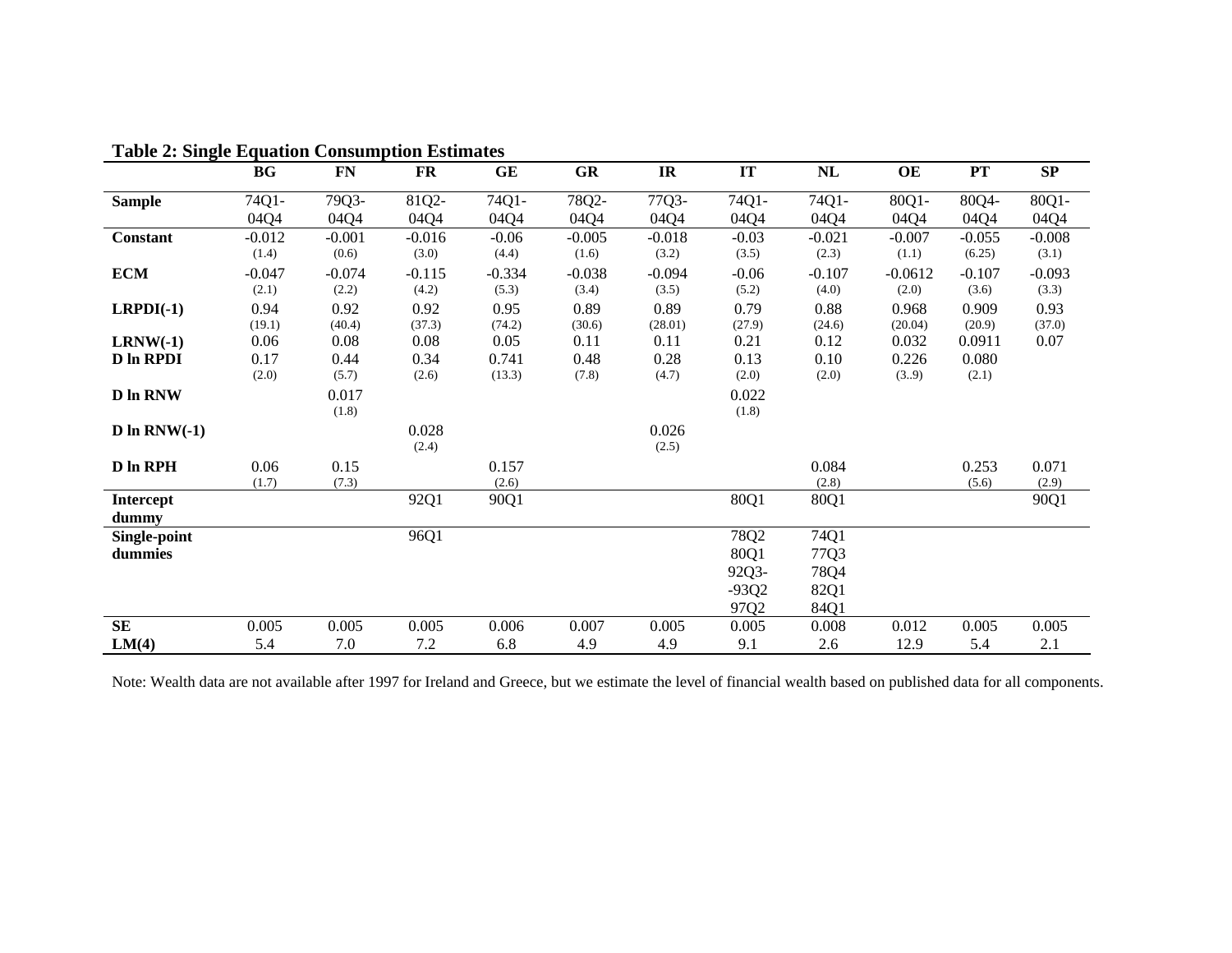We also include dynamic terms in house prices in these equations for all countries where they are significant. Appendix Table A1 reports preliminary equations that include dynamic terms in the log of house prices and real net financial wealth in all countries. Only those that are significant at the 10% level have been retained in Table 2. House price effects are significant in Belgium, Finland, Germany, Netherlands, Portugal and Spain. The appendix table also includes equations for the US and UK produced on a similar basis, but using housing wealth rather than house prices. In both cases the dynamic effects of housing wealth make a significant contribution. In general house price effects are significantly larger than equity price effects in the short run, reflecting the greater ease with which consumers can observe, evaluate and borrow against their housing wealth. House price effects are generally more visible in countries with more liberalised financial markets, although interestingly they are present in Germany and absent in France in our results.

#### **2. Overview of NiGEM**

NiGEM is an estimated model, which uses a 'New-Keynesian' framework in that agents are presumed to be forward-looking but nominal rigidities slow the process of adjustment to external events. All countries in the  $OECD<sup>5</sup>$  $OECD<sup>5</sup>$  $OECD<sup>5</sup>$ , including those in transition, are modelled separately. In addition, we have separate models of China, Russia, Hong Kong, Taiwan, Brazil, Estonia, Latvia, Lithuania and Slovenia. The rest of the world is modelled through regional blocks: Latin America, Africa, East Asia, Developing Europe, Opec and a Miscellaneous group mainly in West Asia. All models contain the determinants of domestic demand, export and import volumes, prices, current accounts and net assets. Economies are linked through the effects of trade and competitiveness and are fully simultaneous. There are also links between countries in their financial markets as the model describes the structure and composition of wealth, emphasizing the role and origin of foreign assets and liabilities as well as the distinction between equity, bond and bank based assets, all of which are covered.

Models of the G7, EU-15, Poland, Hungary and the Czech Republic are more detailed than the other country and regional models. The core of each of these country models consists of a production function determining output in the long term; a wage-price block; a description of the government sector; consumption, personal income and wealth; international trade; and financial markets.

<u>.</u>

<span id="page-8-0"></span><sup>&</sup>lt;sup>5</sup> With the exceptions of Iceland, Luxembourg and Turkey.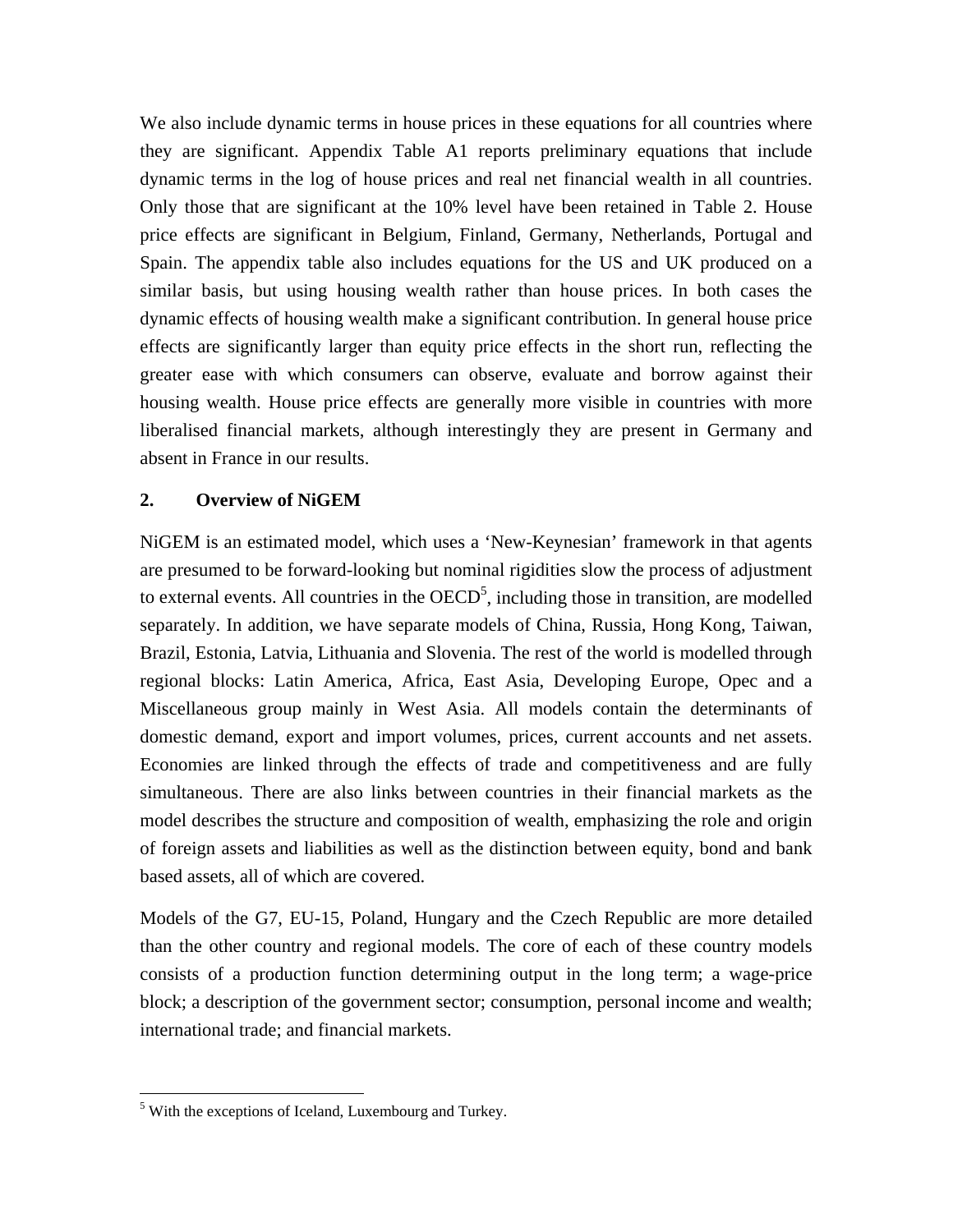The NiGEM model allows forward-looking expectations in the wage and price system, interest rates and exchange rates and equity prices. A solution method is, therefore, needed that allows us to solve for their current and future values. We use the Extended Path Method of Fair and Taylor to obtain values for the future and current expectations and iterate along solution paths. Expectations are repeatedly recalculated until convergence is achieved. The model is solved far enough into the future so that the results are not affected by the terminal date, and terminal conditions are standard.

In order for the model to be theoretically coherent, there must not be any financial 'black holes' to absorb imbalances. Every export must be matched by an import, all liabilities must be matched by assets, all inward income flows from assets matched by outflows on liabilities and current accounts must add up across the world (to the normal degree of discrepancy). The model should be approaching an asset equilibrium by the terminal date. This in turn requires that the stock of government debt does not explode, necessitating a solvency constraint.

The structure of the trade block ensures overall global consistency of trade volumes by imposing that the growth of import volumes is equal to the growth of export volumes at the global level. Trade volumes and prices are linked by Armington matrices, based on 2000 trade patterns. The export demand variable is constructed as a weighted average of other countries' imports, which ensures approximate balance, and any discrepancy is allocated to exports in proportion to the country's share of world trade. Import prices depend on a weighted average of global export prices, and this ensures that the ratio of the value of exports to the value of imports remains at around its historical level. World flows of property income balance because all assets are matched by liabilities, revaluations of liabilities match those of assets and income flows match payments. Given all these elements balance, the model allocates net transfers from the OECD proportionately to the non-OECD blocks of Africa, Latin America, East Asia, Developing Europe and China, with East Asia and China taking residual flows.

NiGEM is used for both forecasting purposes and simulation studies. It is used to produce the Institute's quarterly forecast published in the *National Institute Economic Review*, and by a group of 50 model subscribers, mainly in the policy community. Usage both in the Institute and outside it is divided about equally between forecast related tasks and policy analysis. For a macroeconometric model to be useful for policy analyses, particular attention must be paid to its long-term equilibrium properties. At the same time, we need to ensure that short-term dynamic properties and underlying estimated properties are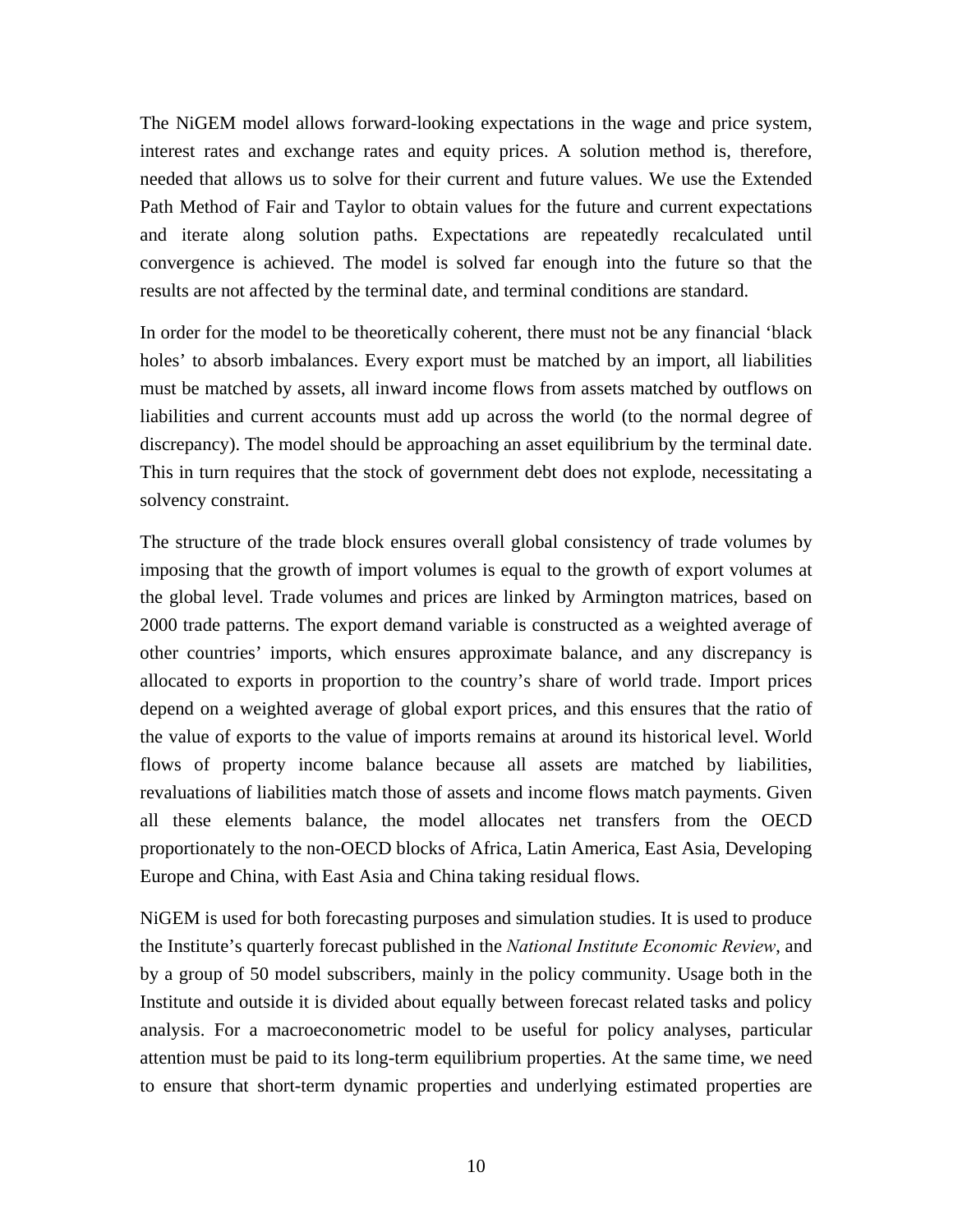consistent with data and well-determined. As far as possible the same theoretical structure has been adopted for each of the major industrial countries, except where clear institutional or other factors prevent this. As a result, variations in the properties of each country model reflect genuine differences in data ratios and estimated parameters, rather than different theoretical approaches. The behavioural equations have been mostly estimated individually, although key equations have been estimated in a panel framework.

#### *Production and price setting*

The major country models rely on an underlying constant-returns-to-scale CES production function with labour-augmenting technical progress. This constitutes the theoretical background for the specifications of the factor demand equations, forms the basis for unit total costs and provides a measure of capacity utilization, which then feeds into the price system.

Demand for labour and capital is determined by profit maximasation of firms, implying that the long-run labour-output ratio depends on real wage costs and technical progress, while the long-run capital output ratio depends on the real user cost of capital. The user cost of capital is influenced by the forward-looking real long-run interest rate, as well as by corporate taxes and depreciation. The user cost of capital variable is calculated from data for the past, but individual firms take account of risk on their investments when undertaking projects. The risk premium can be varied in scenarios and forecasts. Business investment is determined through the identity relationship of investment, depreciation and the capital stock. Housing investment depends on real disposable income and real interest rates.

Prices are determined as a constant mark-up over marginal costs in the long term. Our core price equations relate the producer price to the unit total cost function implied by our production function. Import prices also feed into producer prices, while consumer prices are determined by producer prices, import prices and unit labour costs. The price equations are all statically homogenous, and in most cases exhibit dynamic homogeneity as well. Capacity utilisation is determined by the production function in simulation mode, and if output is above capacity producer prices rise more rapidly.

#### *Labour market*

We assume that employers have a right to manage, and hence the bargain in the labour market is over the real wage. Real wages, therefore, depend on the level of trend labour productivity as well as the rate of unemployment. We assume that labour markets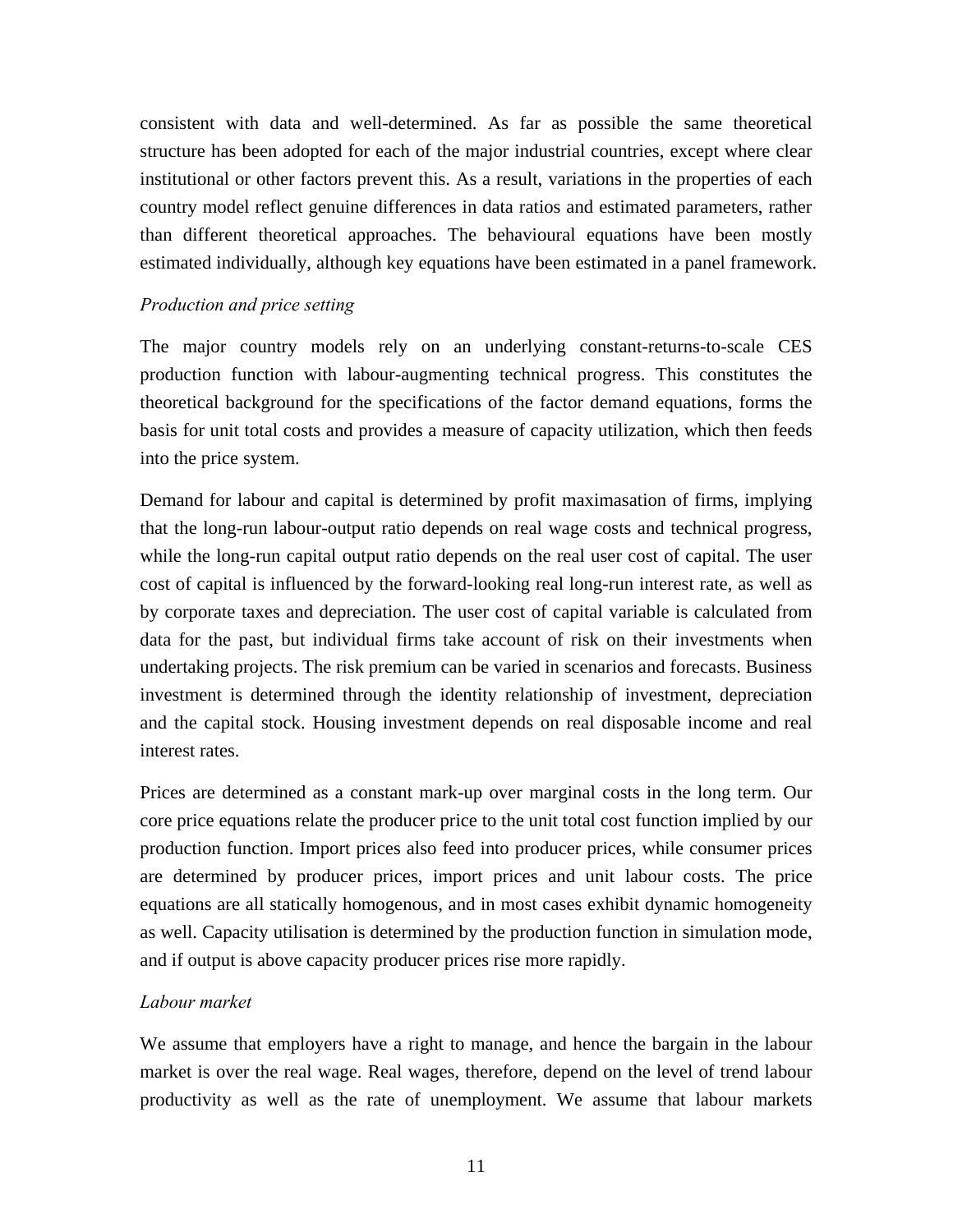embody rational expectations and that wage bargainers use model consistent expectations. The equations are estimated within a stylized version of the bargaining framework of Layard *et al* (1991). The dynamics of the wage market depend upon the error correction term in the equation and on the split between lagged inflation and forward inflation as well as on the impact of unemployment on the wage bargain.

There is no explicit equation for sustainable employment in the model, but as the wage and price system is complete the model delivers equilibrium levels of employment and unemployment. An estimate of the NAIRU can be obtained by substituting the mark-up adjusted unit total cost equation into the wage equation and solving for the unemployment rate  $6$ . The labour supply is determined by demographics and an exogenous participation rate.

#### *Consumption, personal income and wealth*

 $\overline{a}$ 

Consumption decisions are presumed to depend on real disposable income and real wealth in the long run, and follow the pattern discussed in the previous section. Total wealth is composed of both financial wealth and tangible (housing) wealth where the latter data is available. Financial wealth depends on foreign and domestic equity and bond prices and on the accumulation of assets. In all cases there is an estimate of the decomposition of assets into domestic and foreign equities and bonds.

Where housing wealth is absent house prices play a separate role. The dynamics of adjustment to the long run, which are central to a forecast, are data based, and differ between countries to take account of differences in the relative importance of types of wealth and of liquidity constraints. Personal incomes are also forecast in each country building up from components. Employment income comes from the labour market models. Taxes and transfers come from the public sector models. Rents, dividends and interest incomes are flows on the accumulated stocks of assets.

The evolution of gross financial assets and liabilities follows common modeling practice such as adopted by Masson *et al* (1990) and we assume that the personal sector has ultimate ownership of all domestically held financial assets. Each country on the model has a stock of foreign assets and a stock of liabilities. These are linked to the stock of domestic financial assets and the stock of domestic private sector and public sector liabilities. A proportion of government debt is owned abroad, as are proportions of the national stock of equities and the stock of banking assets. Some national financial wealth

<span id="page-11-0"></span><sup>&</sup>lt;sup>6</sup> The labour market in NiGEM is discussed in more detail in Barrell, Becker and Gottschalk (2003)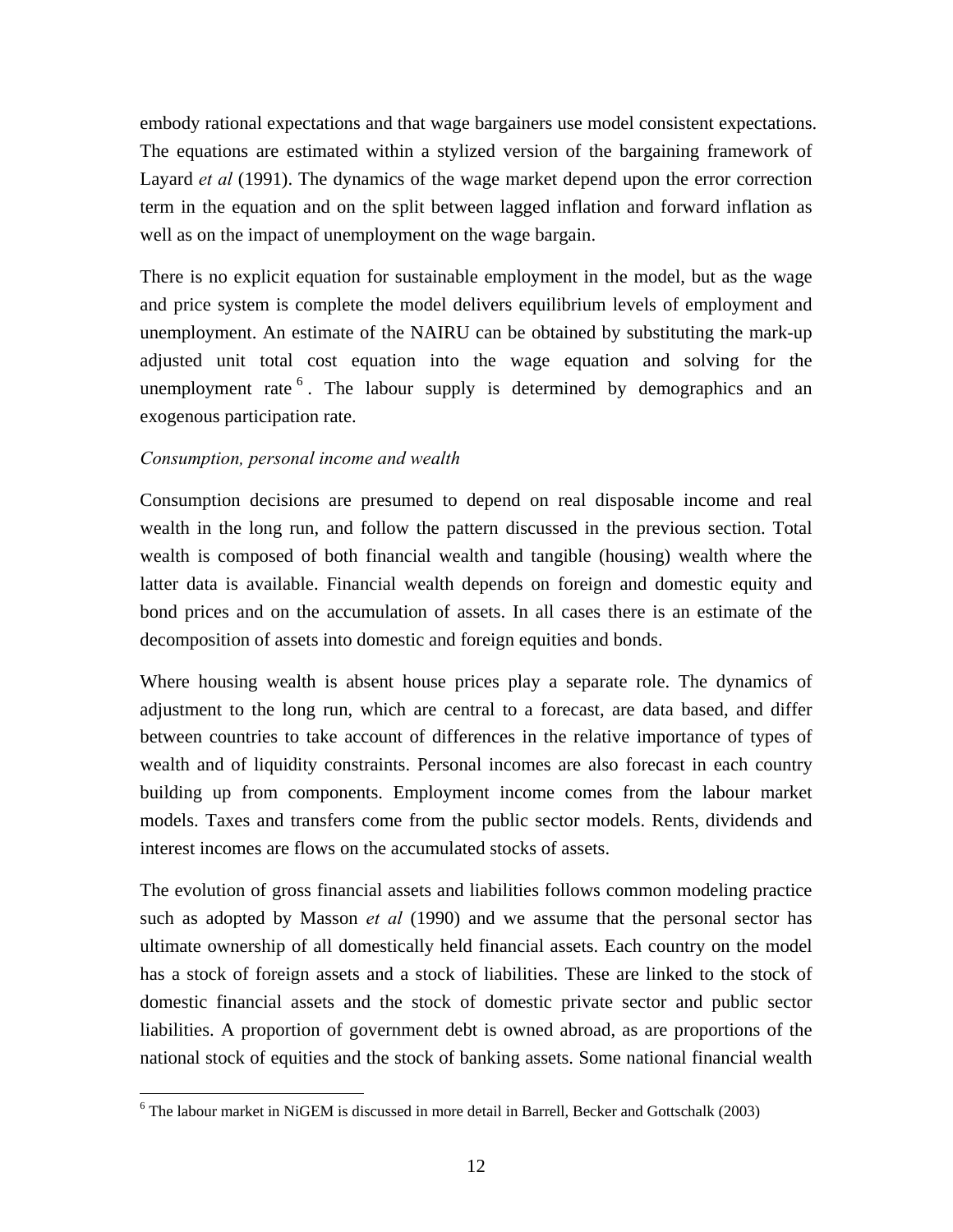is held in foreign equities and bonds as well as banks. Income flows from asset stocks are allocated in relation to ownership, and hence net property income from abroad depends on income receipts and payments on bonds, equity holdings and bank assets. The wealth and accumulation system allows for flows of saving onto wealth and for revaluations of existing stocks of assets in line with their prices. When foreign equity and bond prices change, domestically held assets change in value.

#### *External trade*

International linkages come from patterns of trade, the influence of trade prices on domestic price, the impacts of exchange rates and patterns of asset holding and associated income flows. The volumes of exports and imports of goods and services are determined by foreign or domestic demand, respectively, and by competitiveness as measured by relative prices or relative costs. It is assumed that exporters compete against others who export to the same market as well as domestic producers via relative prices; and demand is given by a share of imports in the markets to which the country has previously exported. Imports depend upon import prices relative to domestic prices and on domestic total final expenditure with the same long run elasticity in all countries. As exports depend on imports, they will rise together in the model.

#### *Financial markets*

 $\overline{a}$ 

We assume that exchange rates are forward looking, and 'jump' when there is news. The size of the jump depends on the expected future path of interest rates, and these, in turn, are determined by policy rules adopted by monetary authorities<sup>7</sup>. It is assumed that the monetary authorities adopt simple targeting rules that stabilise the price level or the inflation rate in the long term. Forward looking exchange rates have to look one period forward along the arbitrage relation involving domestic and foreign short term interest rates, with expected exchange rates next period being solved for in the same way to produce a forward recursion. We assume that bond and equity markets are also forward looking, and long-term interest rates are a forward convolution of expected short-term interest rates. Forward looking equity prices are determined by the discounted present value of expected profits. The discount factor is made up of the nominal interest rate and the risk premium on equity holding decisions.

<span id="page-12-0"></span><sup>&</sup>lt;sup>7</sup> See Barrell and Dury (2000) for a discussion of monetary and fiscal policy rules in NiGEM.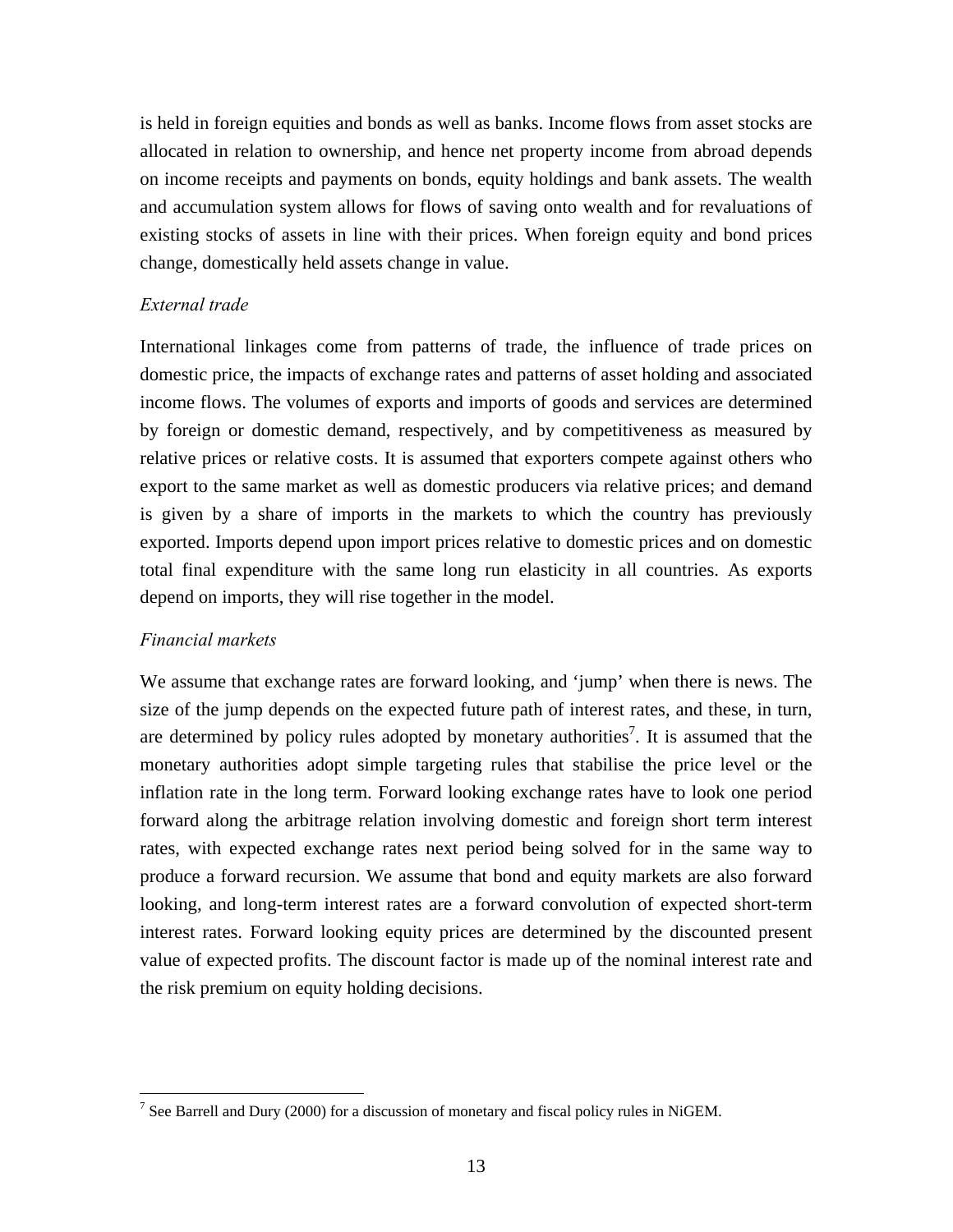#### *Public sector*

Each country has a set of equations for the public sector. Both direct and indirect taxes depend upon their respective tax bases and on the tax rate. Government spending on current goods and services and investment spending depend in part on current plans, and by default rise with trend output. Transfer payments depend upon unemployment and the dependency ratio as well as on policy. Government interest payments are determined by a perpetual inventory model based on the flow deficit and the stock of debt, with the appropriate structure of short and long-term interest payments on the debt stock.

Budget deficits are kept within bounds in the longer term, and income taxes rise to do this. This simple feedback rule is important in ensuring the long run stability of the model. Without a solvency rule (or a no Ponzi games assumption) there is no necessary solution to a forward-looking model.

#### *Key structures*

A New-Keynesian model allows exogenous nominal shocks to have real impacts in the short to medium term, as rigidities slow the process of adjustment to external events. However, these are crowded out in the long term, and the economy reverts to equilibrium. An exogenous rise in demand is eventually offset by the negative impact of temporarily higher inflation, due to higher wage costs as the labour market becomes tighter and the direct effect of higher capacity utilization on price. The temporary rise in inflation dampens consumption growth and net exports, and the economy reverts to equilibrium. Certain shocks will change the long-run equilibrium of the economy, such as a change in population projections or labour market reforms that shift the equilibrium unemployment rate, and the model allows the economy to move gradually towards this new equilibrium.

The speed of adjustment reflects estimated parameters that capture differences in flexibility across economies, as well as on assumptions made about monetary and fiscal policy. Table 3 reports key ratios for the Euro Area economies, and these help explain some of the differences in behaviour exhibited by the different country models. Stock market capitalization as a share of personal sector financial wealth captures the sensitivity of consumption to equity prices. All else being equal, we would expect to see a greater response to consumption in the Finland and Spain following an equity price shock than we would in Austria or Italy. The stock of personal sector financial liabilities relative to income partly captures the sensitivity of consumers to interest rates. We would therefore expect an interest rate rise to have a bigger impact on consumers in the Netherlands than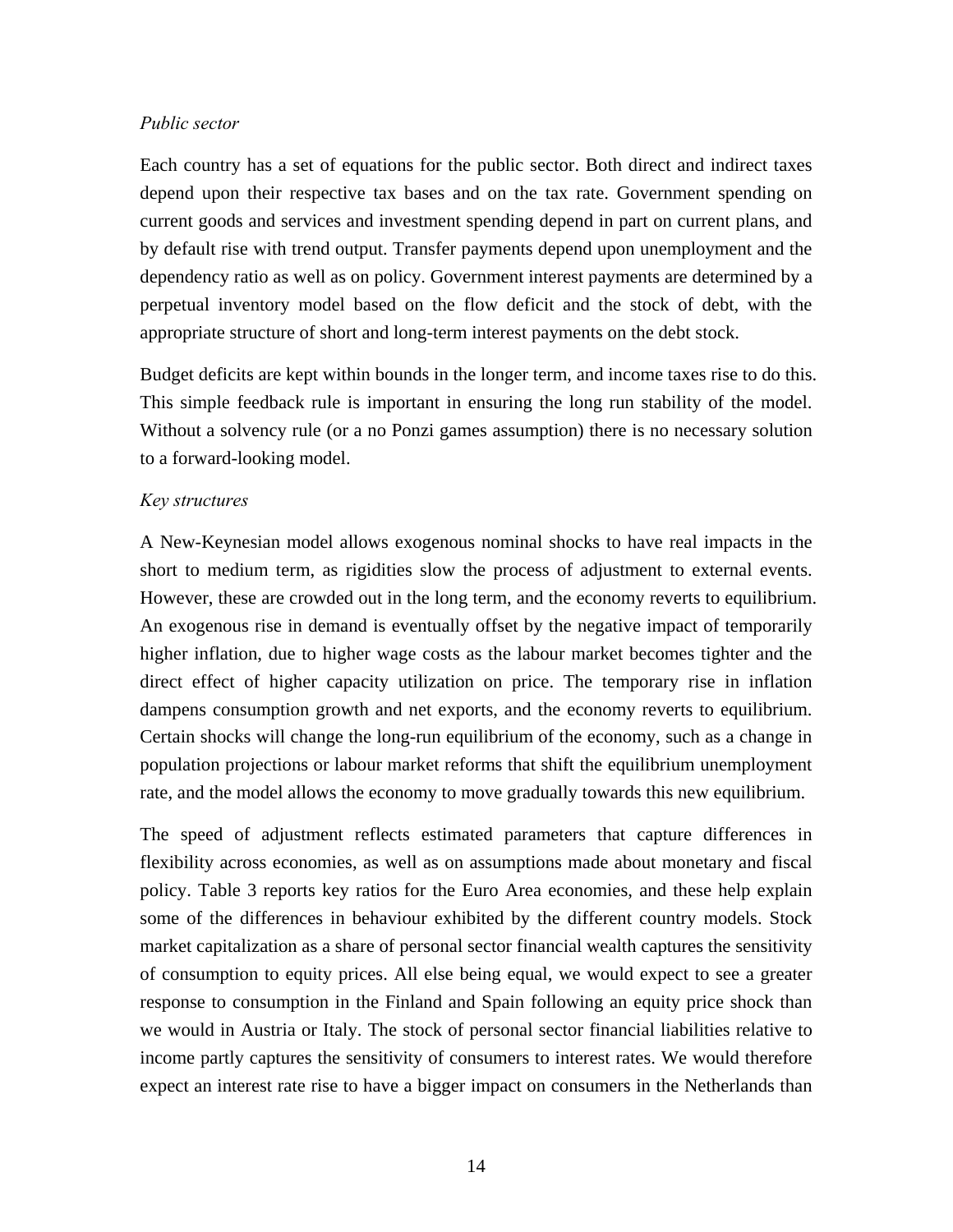in Greece. The short-term impact of a rise in real personal disposable income on consumption is a measure of liquidity constraints on consumers. These parameters are reported as the coefficient on the change in the log of real personal disposable income in Table 2 above. This is somewhat higher in Germany than in other Euro Area economies, suggesting a stronger initial response of consumption to shifts in income.

|                    | <b>Stock market</b><br>capitalization/<br><b>Personal</b><br>sector net<br>financial<br>wealth $(2004)$ | <b>Personal</b><br>sector<br>financial<br>liabilities/<br><b>Disposable</b><br>income<br>(2004) | <b>Share of</b><br>domestic<br>stock market<br>capitalization<br>held abroad <sup>8</sup><br>(2004) | <b>Total</b><br>Trade/<br><b>GDP</b><br>(2004) | <b>Openness: Euro Area</b><br>trade/<br><b>Total trade</b><br>(2000) | Import<br><b>Penetration:</b><br>Imports/<br><b>Total final</b><br>expenditure<br>(2004) |
|--------------------|---------------------------------------------------------------------------------------------------------|-------------------------------------------------------------------------------------------------|-----------------------------------------------------------------------------------------------------|------------------------------------------------|----------------------------------------------------------------------|------------------------------------------------------------------------------------------|
| <b>Belgium</b>     | 0.29 <sup>a</sup>                                                                                       | 0.67 <sup>a</sup>                                                                               | $0.19^{a}$                                                                                          | 1.75                                           | 0.59                                                                 | 0.46                                                                                     |
| <b>Finland</b>     | 1.43                                                                                                    | 0.81                                                                                            | 0.61                                                                                                | 0.78                                           | 0.34                                                                 | 0.26                                                                                     |
| <b>France</b>      | 0.54                                                                                                    | 0.81                                                                                            | 0.43                                                                                                | 0.57                                           | 0.51                                                                 | 0.22                                                                                     |
| <b>Germany</b>     | 0.34                                                                                                    | 1.07                                                                                            | 0.39                                                                                                | 0.76                                           | 0.45                                                                 | 0.26                                                                                     |
| Greece             | 0.28 <sup>b</sup>                                                                                       | $0.18^{b}$                                                                                      | 0.30 <sup>b</sup>                                                                                   | 0.56                                           | 0.42                                                                 | 0.25                                                                                     |
| <b>Ireland</b>     | $0.47^{\rm b}$                                                                                          | $0.53^{b}$                                                                                      | $2.62^{b}$                                                                                          | 1.55                                           | 0.30                                                                 | 0.41                                                                                     |
| <b>Italy</b>       | 0.20                                                                                                    | 0.53                                                                                            | 0.12                                                                                                | 0.57                                           | 0.47                                                                 | 0.22                                                                                     |
| <b>Netherlands</b> | $0.72^{\circ}$                                                                                          | 2.05                                                                                            | $0.54^{\circ}$                                                                                      | 1.41                                           | 0.50                                                                 | 0.40                                                                                     |
| Austria            | 0.26                                                                                                    | $0.78^{a}$                                                                                      | 0.67                                                                                                | 1.02                                           | 0.56                                                                 | 0.33                                                                                     |
| Portugal           | 0.39 <sup>c</sup>                                                                                       | $1.32^{a}$                                                                                      | 0.31 <sup>c</sup>                                                                                   | 0.76                                           | 0.66                                                                 | 0.30                                                                                     |
| <b>Spain</b>       | 0.81                                                                                                    | 1.09                                                                                            | $0.34^{\rm a}$                                                                                      | 0.65                                           | 0.55                                                                 | 0.26                                                                                     |

**Table 3: Key data ratios** 

*a 2003; b 1996; c 2001*

 $\overline{a}$ 

*Source: NiGEM database, NiGEM model, Eurostat, IMF International Financial Statistics* 

The share of the domestic stock market capitalization held abroad illustrates the extent to which the benefits of domestic equity price developments are likely to leak abroad. The higher this ratio, the smaller we would expect the impact of a unilateral equity price rise to be on domestic GDP. All else being equal, we would therefore expect to see a bigger impact from an equity price rise in Italy or Belgium than we would in Finland or Austria, where over 60 per cent of equities are held abroad.

Trade relative to GDP is a measure of the openness of an economy. The more open the economy, the more sensitive it is to external shocks, while the less sensitive it is to domestic shocks. The Netherlands, Ireland and Belgium are very open economies, while the France, Italy and Greece are less sensitive to external developments. The share of trade conducted within the Euro Area reflects the extent to which trade is protected

<span id="page-14-0"></span><sup>&</sup>lt;sup>8</sup> The figures for Ireland are difficult to interpret, reflecting differences in the International Investment Position data reported by the IMF and stock market capitalization data reported by Eurostat.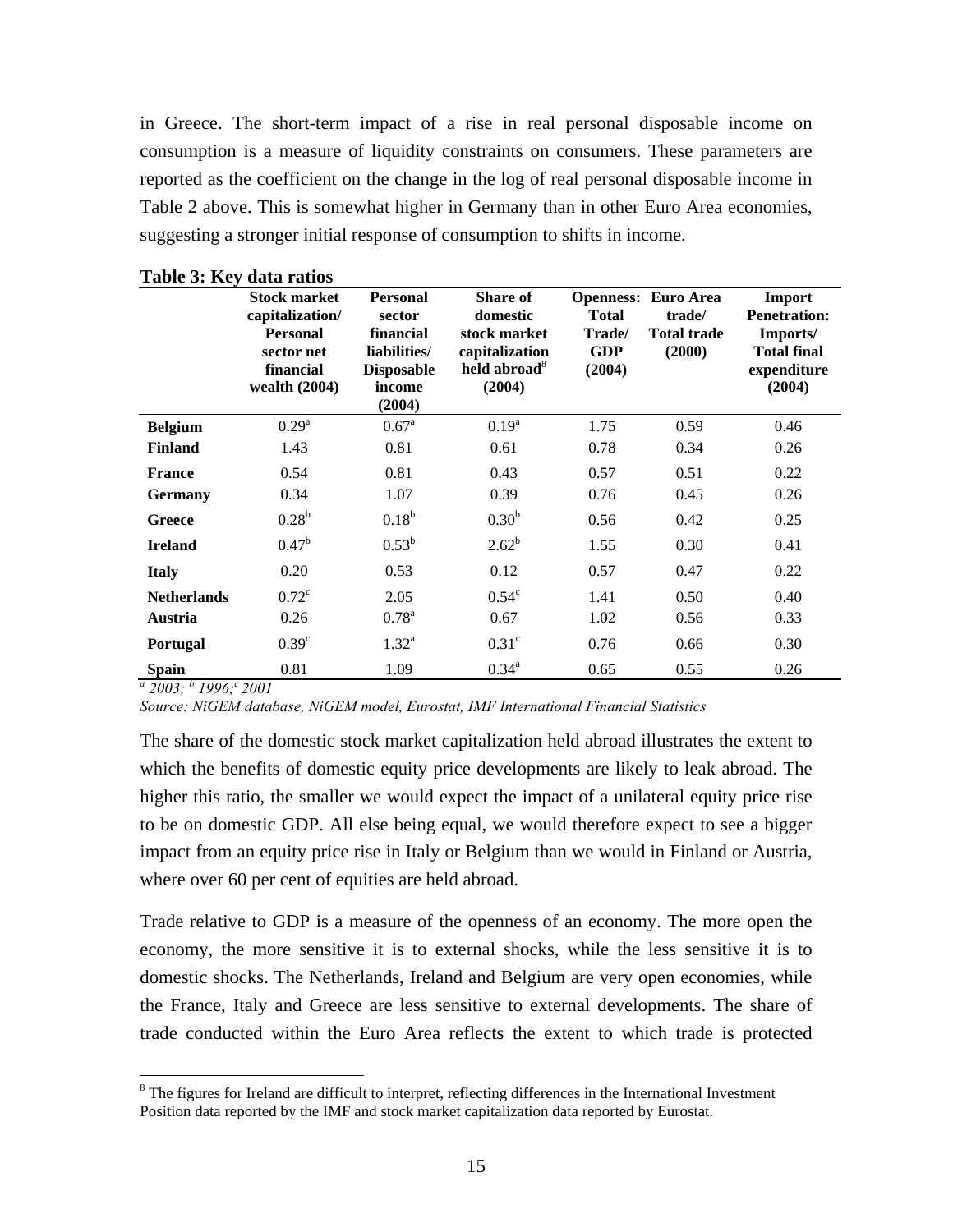against exchange rate developments. Finland and Ireland are more exposed to exchange rate developments than other Euro Area countries, while Portugal is relatively insensitive to the exchange rate. Imports relative to total final expenditure capture import penetration. This indicates the extent to which a rise in domestic demand will be offset by import leakages. There is a greater offsetting impact in Belgium, Ireland and the Netherlands, while there is less import penetration in France and Italy.

Of course properties of single equations and key ratios cannot in themselves explain the adjustment path of individual country models following a shock. All equations must be taken together to determine the speed and magnitude of adjustment following a shock. In the next section we compare the results of model simulations across countries to determine the aggregate impact of the factors mentioned above and other key parameters in each country model.

#### **3. Fiscal Expansion**

Tables 4-5 report the results of a series of shocks to government spending. We examine the impact of an expansionary fiscal policy in each of the Euro Area countries and in the UK, Sweden, Denmark, Poland, Hungary and the Czech Republic. These results are compared to a simulation where all Euro Area economies raise government spending at the same time. In each of the simulations we raise government consumption expenditure by 1 per cent of GDP for 2 years. In order to allow the shock to have an impact, we hold short term interest rates fixed for 2 years, so that the expansion is not immediately offset by a monetary tightening. After 2 years, we allow monetary policy to be determined by our standard feedback rule, which targets inflation and a nominal aggregate. We also impose a solvency constraint on the government that operates only after the two year shock has been removed, so that tax rates adjust to bring the government budget balance back to base.

Although fiscal and monetary responses do not take place immediately, the model is forward looking, so equity, bond and exchange rate markets all react to expected developments. There will be a monetary response after two years that depends upon the extent to which the shock concerned leaves output and inflation above base from year three onwards. If interest rates are increased on average from year three, then the long rate will increase in the first year of the shock and bond prices will fall. Moreover, since equity prices are the discounted present value of future profits, an increase in activity will raise profits and hence share prices may rise in the short term. But this is offset by the negative impact of higher long rates, and in the second year of the shock equity prices in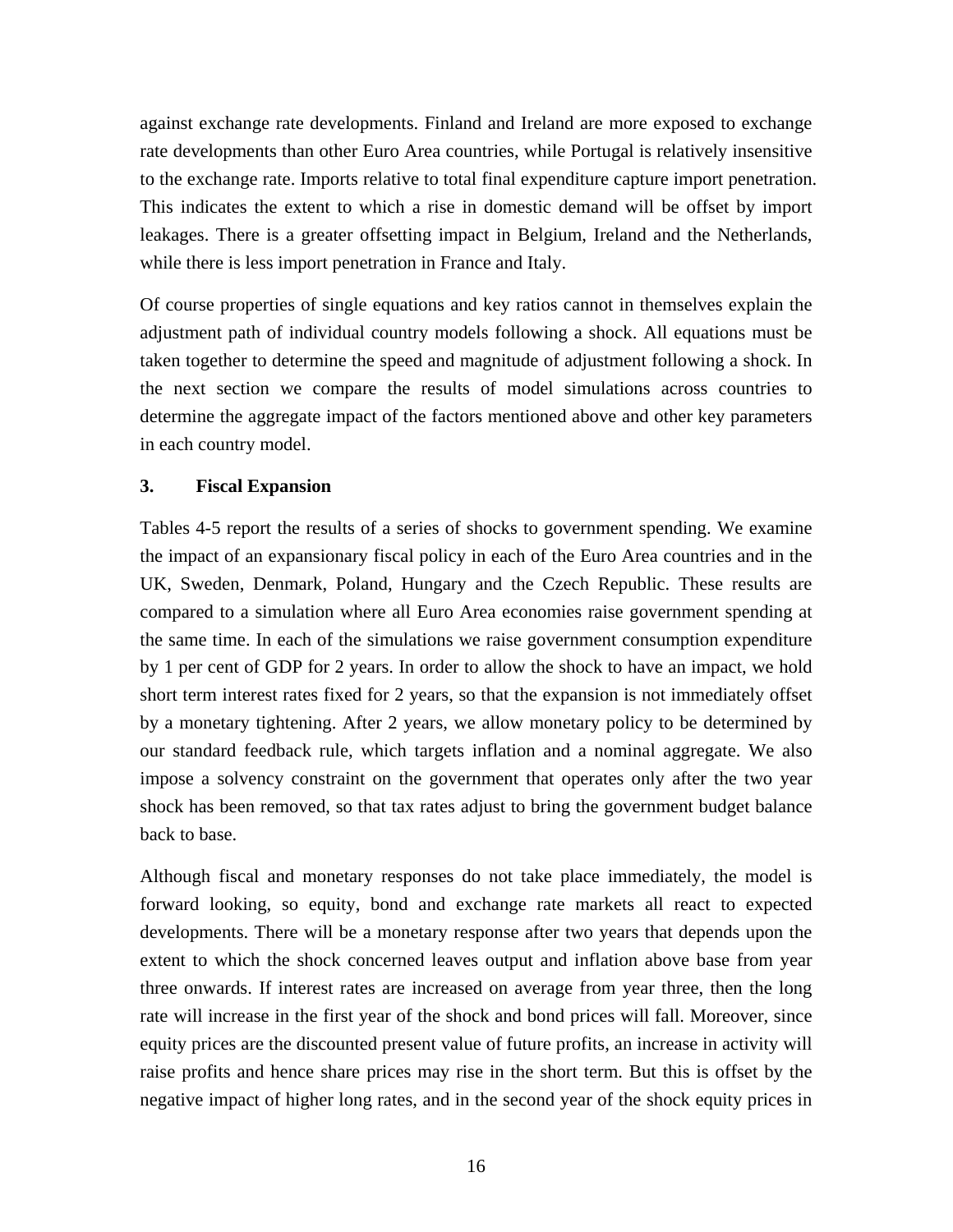the Euro Area tend to fall. The exchange rate will appreciate immediately in anticipation of expected future rises in interest rates. All three of these financial market developments will help crowd out the impact of the increase in spending.

|                       | 2005  | 2006  | 2007  |
|-----------------------|-------|-------|-------|
| <b>Belgium</b>        | 0.164 | 0.299 | 0.257 |
| <b>Finland</b>        | 0.426 | 0.615 | 0.299 |
| <b>France</b>         | 0.593 | 0.650 | 0.150 |
| <b>Germany</b>        | 0.532 | 0.597 | 0.142 |
| Greece                | 0.532 | 0.580 | 0.156 |
| <b>Ireland</b>        | 0.255 | 0.302 | 0.085 |
| <b>Italy</b>          | 0.512 | 0.703 | 0.273 |
| <b>Netherlands</b>    | 0.406 | 0.422 | 0.027 |
| <b>Austria</b>        | 0.525 | 0.622 | 0.174 |
| <b>Portugal</b>       | 0.469 | 0.543 | 0.131 |
| <b>Spain</b>          | 0.382 | 0.612 | 0.359 |
| <b>Czech Republic</b> | 0.313 | 0.343 | 0.364 |
| <b>Denmark</b>        | 0.578 | 0.704 | 0.609 |
| <b>Hungary</b>        | 0.506 | 0.445 | 0.363 |
| <b>Poland</b>         | 0.821 | 0.849 | 0.913 |
| <b>Sweden</b>         | 0.386 | 0.538 | 0.277 |
| UK.                   | 0.616 | 0.696 | 0.056 |

**Table 4: Single country government consumption shocks - Real GDP multipliers\***  *(per cent difference from base)*

\* All government consumption equations are shocked by 1% of real GDP for 2 years with interest rate effects and government solvency rules exogenous during the shock period.

The initial impact on GDP peaks after 2 years in most countries; however, in the single country shocks, the peak impact is in the first year for Hungary and the third year for the Czech Republic and Poland, while in the global shock, the peak impact is in the first year for both Ireland and Hungary. As unemployment falls below its equilibrium level and capacity utilization increases, wages start increasing and inflation picks up. The peak in inflation typically lags behind the peak in the output response, due to a gradual adjustment process reflecting economic rigidities. After two years, monetary policy becomes endogenous, and we see a rise in the interest rate. Of course, in the single country shocks the interest rate response is small, especially for the smaller Euro Area countries such as Finland, Greece, Ireland and Portugal, as the small rise in inflation exhibited by these countries has little impact on the ECB target for the Euro Area as a whole. The exchange rate is forward looking, so it strengthens in the first quarter of the simulation in anticipation of the interest rate rise. Export prices rise relative to import prices, and there is a deterioration in net trade, partially offsetting the increase in output given by higher spending. In the long-run, GDP, unemployment and inflation return to their baseline values, so there is complete crowding out of private sector expenditure by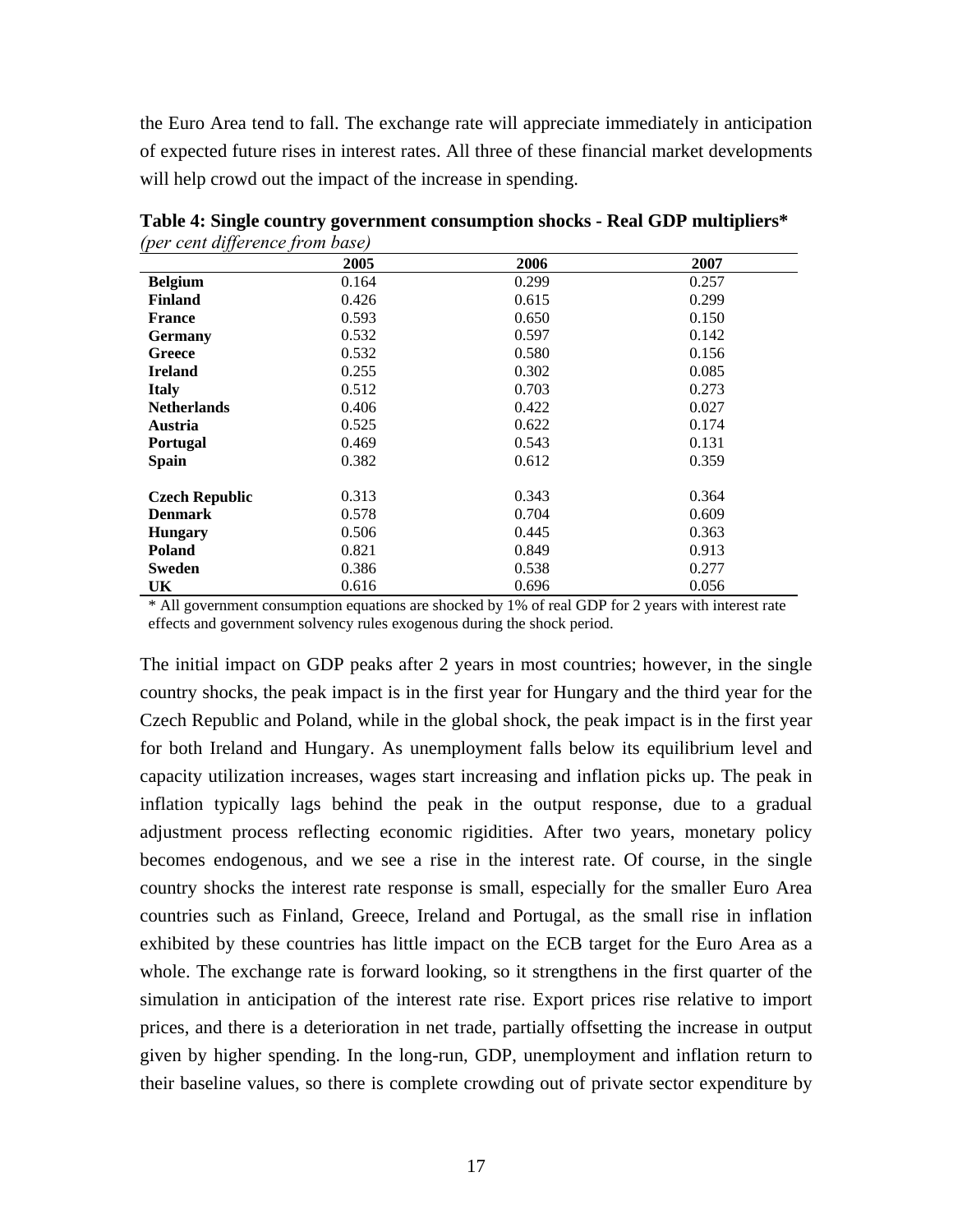public expenditure if the increase is permanent and financed by taxes. The long-run equilibrium is reached within about 10 years.

The fiscal multipliers are highly correlated with the *import penetration ratios* reported in Table 3. Chart 2 plots fiscal multipliers two years after the single country shocks against this measure of import penetration. As import penetration rises, the fiscal multiplier falls, as a greater share of the rise in government spending is offset by import leakages. This is seen clearly for the very open economies of the Czech Republic, Belgium, Hungary and Ireland. Fiscal multipliers are larger in Italy, the UK, France and Poland, where import penetration is relatively low.





Multipliers are weakly negatively correlated with the *proportion of investment in GDP*, but the correlation of -0.13 with the second year multiplier suggests that this form of crowding out is noticeably less important than that from direct leakages into imports, evidenced by a correlation of -0[.9](#page-17-0)3 with the *import penetration ratios* illustrated above.<sup>9</sup> This finding, however, is largely a reflection of the design of the experiment, as temporary single country shocks in members of a larger monetary union do not elicit

<u>.</u>

<span id="page-17-0"></span> $9^9$  See Appendix Tables A.2 to A.6 for full set of correlations listed by simulation type.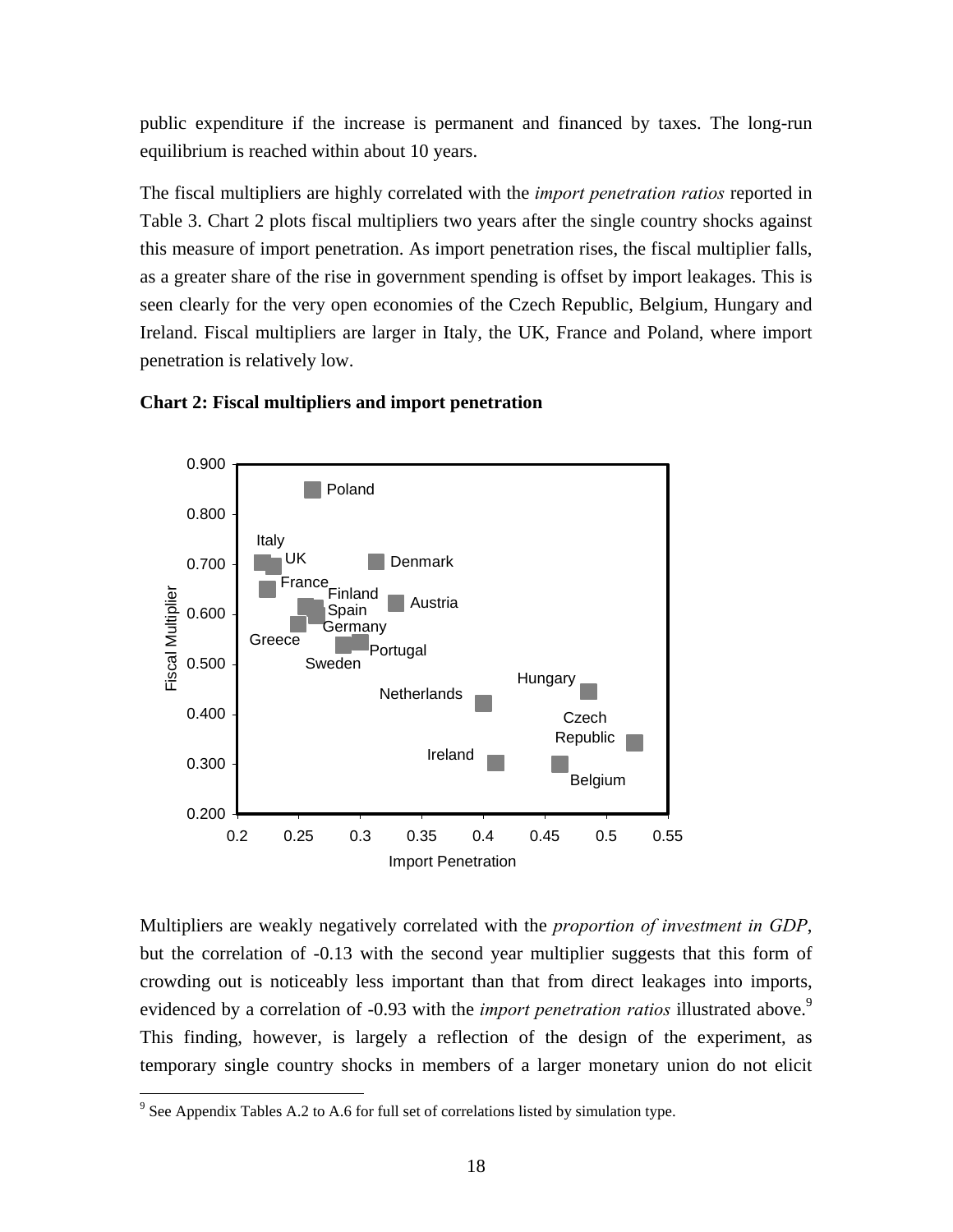much response from real long term interest rates and hence investment. If the increase in spending were permanent, then we would see more impact on real long rates and more crowding out through the investment channel.

Given the weak nature of Euro Area wealth effects in consumption and the relatively modest fall in equity prices induced in the second year of this shock, the fiscal multipliers do not exhibit a strong correlation with equity market indicators. Nonetheless, these results illustrate how differences in the structure of financial markets in the Euro Area economies affect their response to domestic demand shocks. The more financially open the economy (as measured by the *ratio of foreign liabilities to GDP*) the lower is the multiplier, with negative correlations above -0.66 in the first year and -0.82 in the second year for each of these measures. This is much as we would expect given the results in Barrell and Gottschalk (2004), which suggest that increasing openness has reduced the volatility of cycles in the major economies. Financial openness acts as an automatic stabilizer in the same way as import leakages - the greater the stock of foreign liabilities, the more assets and income flows leak abroad when the economy expands. The *liquidity constraint parameter* is positively related to the fiscal multipliers in the first year of the shock, with a correlation of 0.35. Liquidity constrained consumers clearly adjust consumption patterns to a greater degree in response to a temporary rise in income. In the third year of the shock we see a negative correlation with the *liquidity constraint parameters*, with a correlation of -0.18, as unconstrained consumers exhibit a more gradual and sustained rise in consumption.

A fiscal expansion in one country also raises output in the rest of the world. The expanding country demands more imports, thus raising exports from the rest of the world. The expanding country also loses competitiveness as prices rise, and so loses some export market share to the advantage of the rest of the world. The Euro Area economies, therefore, exhibit a stronger response to an Area-wide fiscal expansion relative to a unilateral expansion. The major impact of this comes through trade, but some will come through cross holdings of equities and other financial assets. The correlation of the multipliers in response to an Area-wide shock with our financial openness measure (the *ratio of foreign liabilities to GDP*) is somewhat lower in this more general shock, but still indicates a close relationship, with a correlation of -0.58 in the second year. Generally, the greater the *share of financial wealth held in equities* the smaller the multiplier, with a correlation of -0.59 in the first year. This reflects crowding out from generally lower equity prices. The equity price response is more significant in response to an Area-wide shock, as the impact on Euro Area interest rates is more pronounced.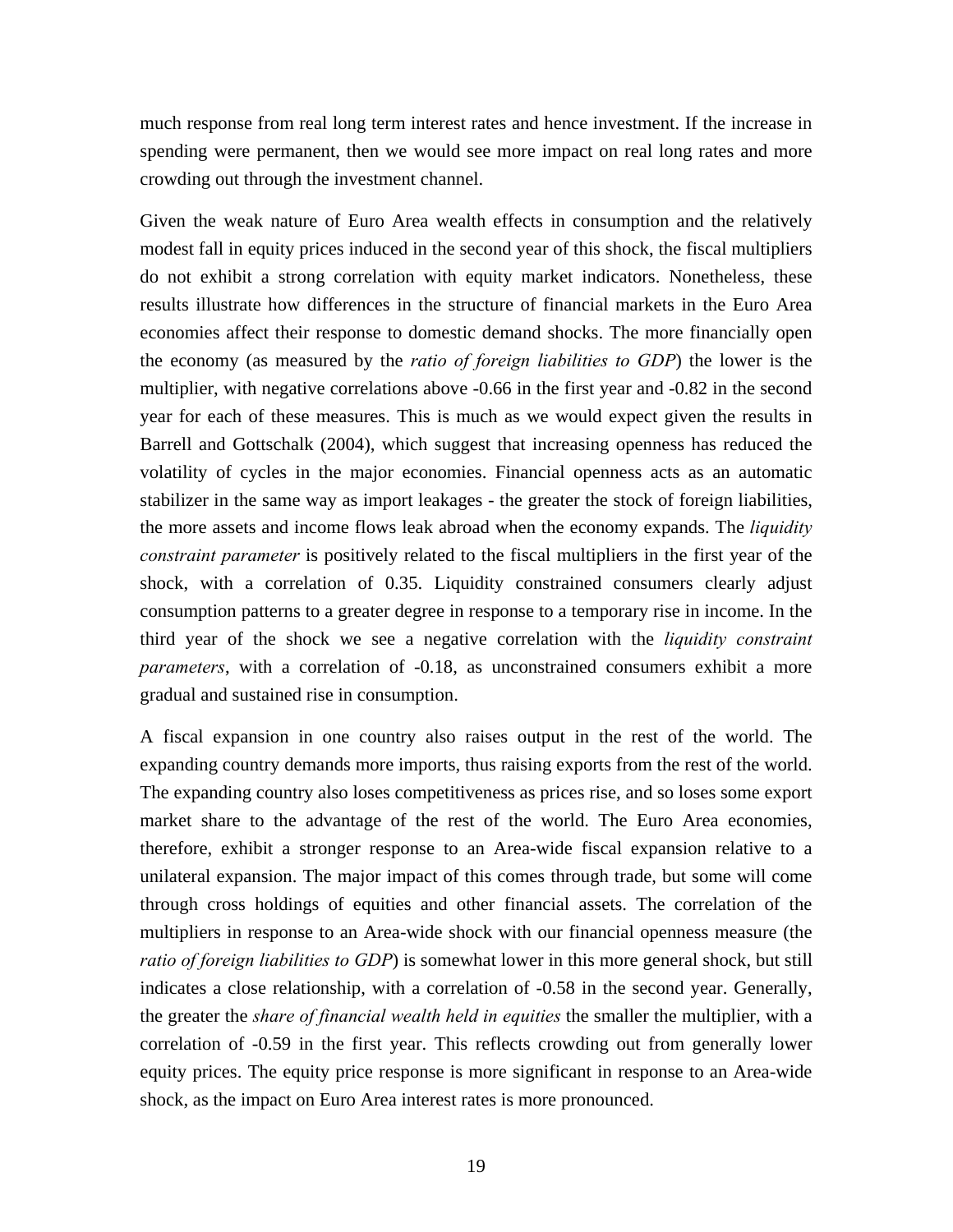|                                                              | 2005  | 2006  | 2007     |
|--------------------------------------------------------------|-------|-------|----------|
| <b>Belgium</b>                                               | 0.294 | 0.541 | 0.462    |
| <b>Finland</b>                                               | 0.560 | 0.798 | 0.357    |
| <b>France</b>                                                | 0.766 | 0.800 | 0.107    |
| <b>Germany</b>                                               | 0.687 | 0.771 | 0.157    |
| Greece                                                       | 0.656 | 0.694 | 0.133    |
| <b>Ireland</b>                                               | 0.563 | 0.532 | $-0.010$ |
| <b>Italy</b>                                                 | 0.674 | 0.908 | 0.308    |
| <b>Netherlands</b>                                           | 0.871 | 0.913 | 0.014    |
| Austria                                                      | 0.901 | 1.003 | 0.148    |
| <b>Portugal</b>                                              | 0.711 | 0.779 | 0.070    |
| <b>Spain</b>                                                 | 0.510 | 0.773 | 0.364    |
|                                                              |       |       |          |
| <b>Czech Republic</b>                                        | 0.302 | 0.465 | 0.234    |
| <b>Denmark</b>                                               | 0.539 | 0.576 | 0.072    |
| <b>Hungary</b>                                               | 0.751 | 0.674 | $-0.173$ |
| <b>Poland</b>                                                | 0.256 | 0.385 | 0.182    |
| Sweden                                                       | 0.217 | 0.229 | 0.001    |
| UK                                                           | 0.153 | 0.189 | 0.047    |
|                                                              |       |       |          |
| <b>Euro Area Interest Rate</b><br>(absolute diff. from base) |       |       | 0.307    |

**Table 5: Euro Area government consumption shock - Real GDP multipliers\***  *(per cent difference from base)*

\* All Euro Area government consumption equations are shocked by 1% of real GDP for 2 years with the Euro Area interest rate and government solvency rules exogenous during the shock period.

Chart 3 illustrates the size of the multiplier in each country in response to a Euro Areawide fiscal expansion relative to a unilateral fiscal expansion for the first three years of the shocks. This can be thought of as a measure of spillovers from the rest of the Euro Area, where a figure greater than 1 indicates that the multiplier is larger in response to the Area-wide shock. Without exception, this is the case in the first two years of the shock in all Euro Area countries. However, we get very different responses in the third year of the shock, when monetary policy becomes endogenous. This reflects the significantly stronger interest rate response when all countries expand at the same time, and different sensitivities of the Euro Area economies to interest rates. Following a multi-lateral fiscal expansion, Euro Area interest rates rise by 0.307 percentage points in year 3. This compares to a rise of 0.004 to 0.11 in each of the unilateral shocks, with the size of the interest rate shift closely mirroring the relative sizes of the Euro Area economies.

In the first two years of the shock, the Euro Area-wide multipliers relative to the unilateral multipliers are highly correlated with the openness of the economy, measured as *total trade relative to GDP*, with a correlation coefficient of 0.89. The more open economies benefit more from spillovers in the form of stronger export demand from the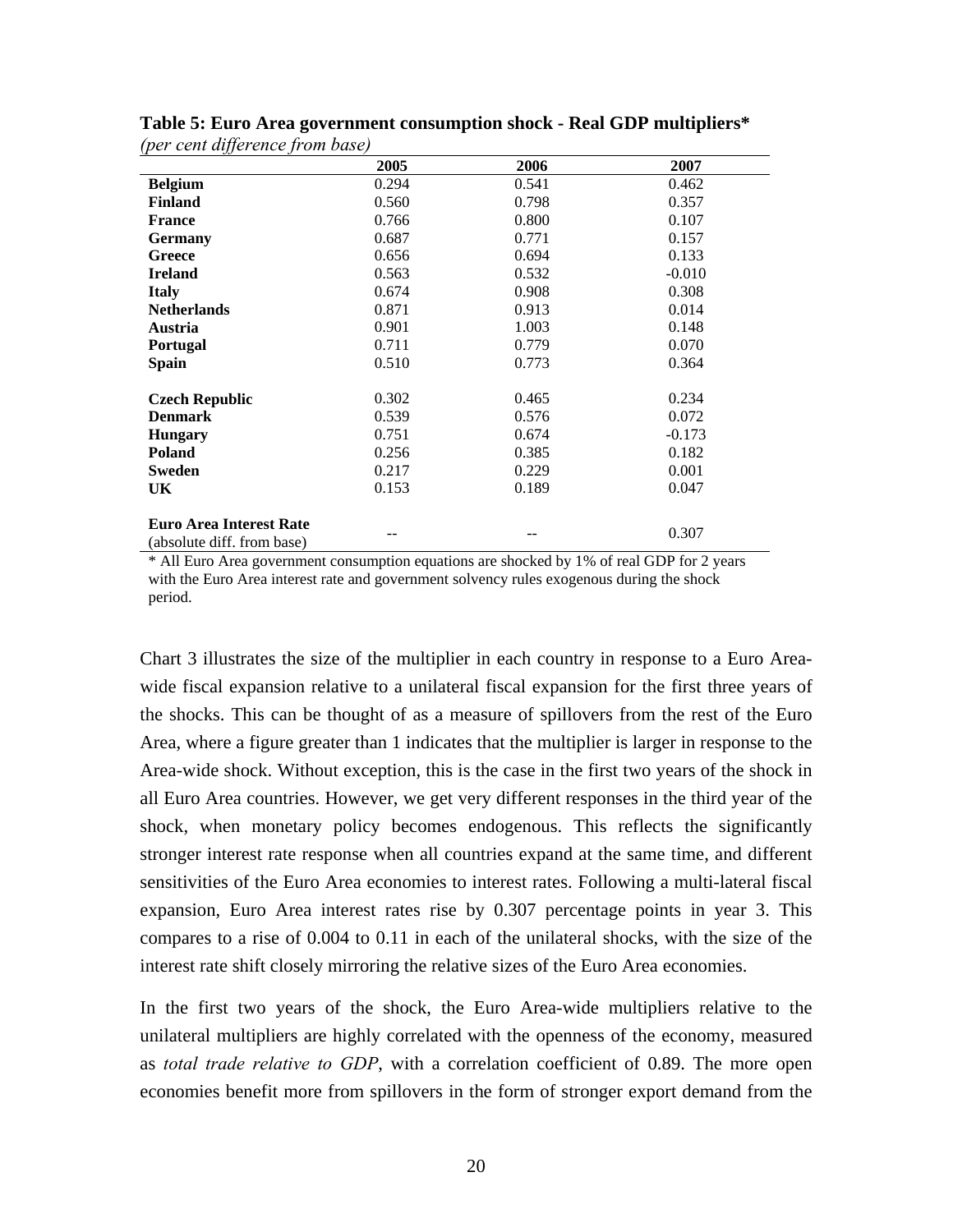other expanding Euro Area countries. Those that conduct a higher *share of trade within the Euro Area* begin to reap additional benefits in the second and third years of the shock. In addition to the greater increase in demand for their exports, exchange rate shifts have less impact on their competitiveness as compared to those with low trade intensity within the Euro Area.



**Chart 3: Area-wide multiplier relative to unilateral multiplier** 

The Euro Area shock has a more significant negative impact on financial wealth than the unilateral shocks, as higher long rates reduce both bond prices and equity prices. This leads to some crowding out of positive demand spillovers. The larger the *short-run impact of wealth on consumption*, the lower the spillovers in response to an Area-wide shock, with a negative correlation of -0.20 in the second year, rising to -0.33 in the third year. As we would expect from the marginal propensities to consume out of wealth illustrated in Chart 1, the relationship between spillovers and wealth strengthens gradually over time as transitory shifts in wealth are shown to be permanent. Spillovers are also strongly correlated with financial openness, with the *ratio of foreign assets to* 

*Countries ordered from most open*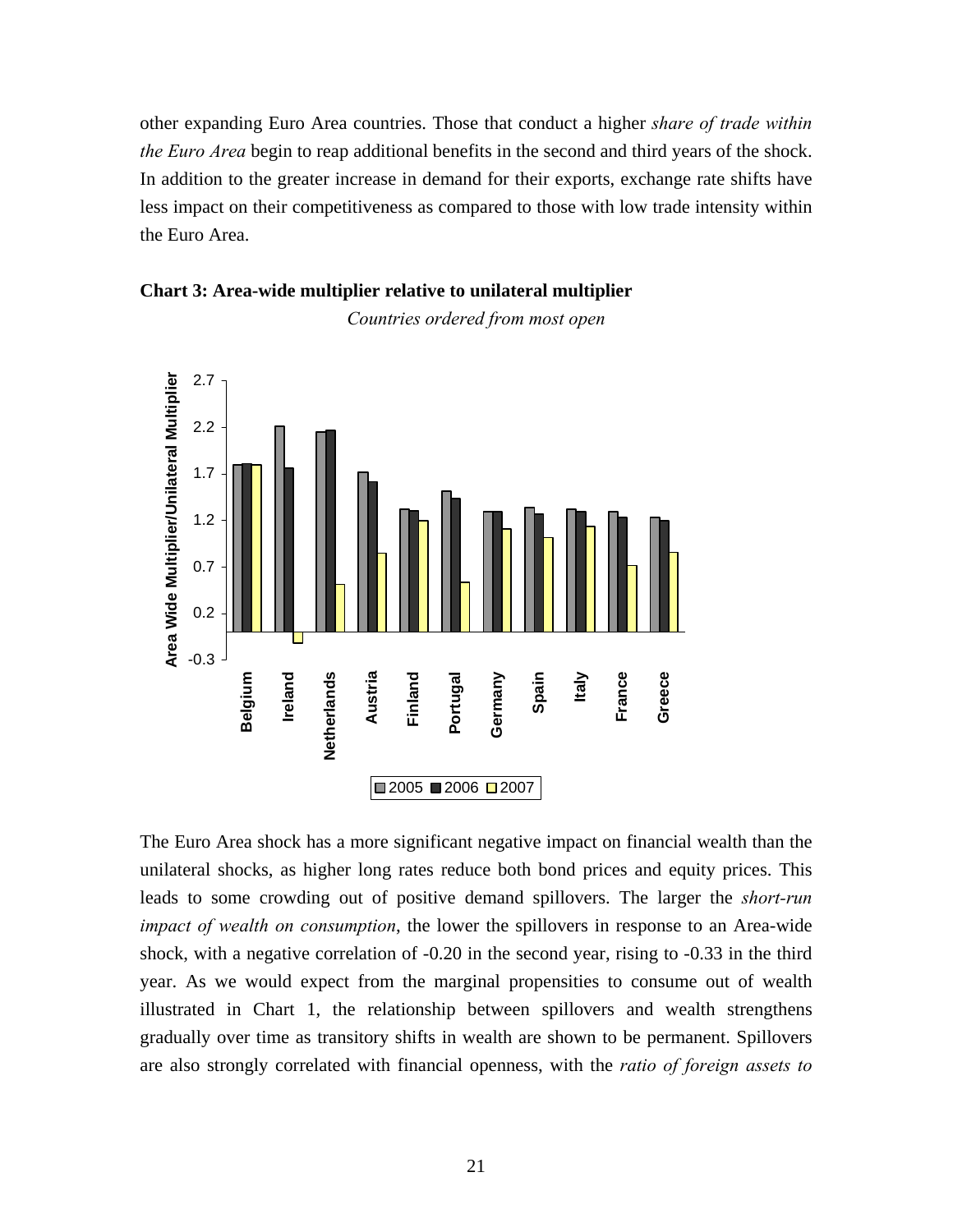*GDP* yielding correlations of 0.84 and 0.64 in the first and second years of the shock, respectively.

### **4 Equity price shocks**

The transmission mechanism of the financial sector of NiGEM is explored more closely in this section with a series of equity price shocks at the individual country and global levels. Tables 6-7 report the GDP multipliers emanating from an exogenous 10 per cent increase in equity prices that is sustained over two years. Single country shocks are reported for each of the Euro Area countries and the UK in Table 6, while Table 7 reports the results of a global equity price shock, where equity prices rise in all economies simultaneously.

The transmission of equity price shocks comes directly through asset price channels and indirectly through trade effects, where the magnitude of these disturbances depends on a several factors, including the degree of domestic stock market capitalization, the proportion of equities owned abroad, and the short and long run wealth effects in consumption and investment. Therefore, we would expect to find statistical correlations between measures of these indicators and the size of the multipliers determined from the shocks.

As discussed in Section 1, in countries where there is strong evidence of liquidity constrained behaviour and weak (or no) evidence of dynamic wealth effects, we would expect only marginal short run multiplier effects from the equity price shocks, but a build-up to a stronger long run effect. In addition, we would also expect the multiplier effects to be muted in countries where financial market liberalisation is less advanced, the marginal propensity to consume out of wealth is small and domestic stock market capitalization is low. Conversely, in countries with advanced financial systems, a larger propensity to consume out of wealth, strong dynamic wealth effects, and significant stock market capitalization we would expect to find larger multipliers.

Table 6 reports the single country equity price shocks where it is clear that the impact on GDP strengthens successively over the first three years. The evidence of short-run impacts of wealth on consumption is weak in all Euro Area economies. There is stronger evidence of long run wealth effects in the cointegrating vector, suggesting that this effect will feed through gradually over time. The delayed impact of the shock is pronounced in all of the Euro Area countries with the exception of the Netherlands and possibly Ireland, where the impact on GDP is largest in the second year. As the shock is temporary and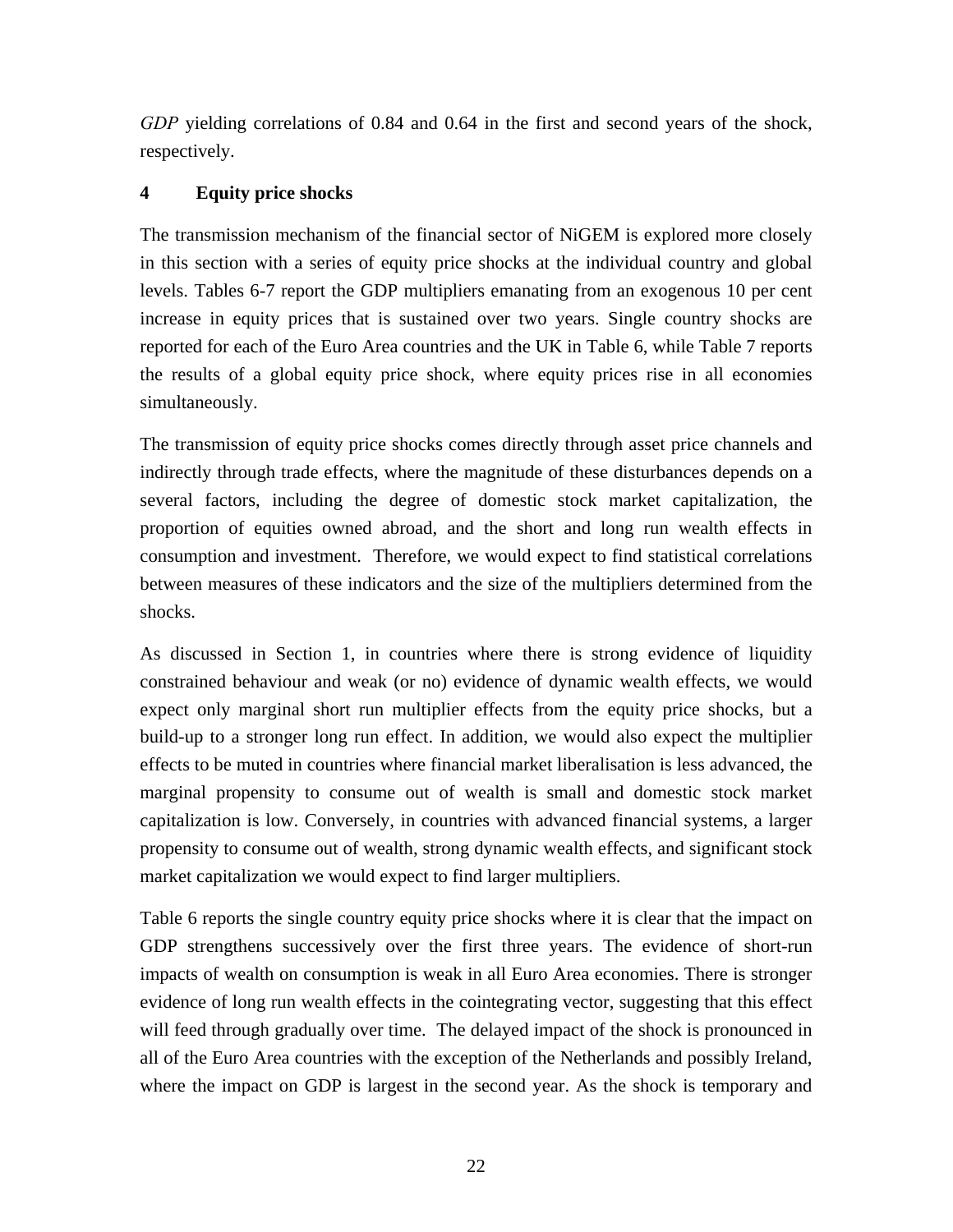does not disrupt the long run determinants of supply or the wealth of the world economy, it has no long run effects. However, the actual pattern of adjustment in each country depends on the particular dynamics of consumption, asset accumulation and supply.

|                    | 2005  | 2006  | 2007  |
|--------------------|-------|-------|-------|
| <b>Belgium</b>     | 0.002 | 0.011 | 0.024 |
| <b>Finland</b>     | 0.034 | 0.085 | 0.103 |
| <b>France</b>      | 0.034 | 0.087 | 0.139 |
| <b>Germany</b>     | 0.017 | 0.056 | 0.070 |
| Greece             | 0.011 | 0.039 | 0.060 |
| <b>Ireland</b>     | 0.020 | 0.051 | 0.051 |
| <b>Italy</b>       | 0.019 | 0.057 | 0.073 |
| <b>Netherlands</b> | 0.001 | 0.002 | 0.001 |
| Austria            | 0.006 | 0.023 | 0.041 |
| <b>Portugal</b>    | 0.012 | 0.047 | 0.069 |
| <b>Spain</b>       | 0.012 | 0.060 | 0.112 |
|                    |       |       |       |
| UK                 | 0.034 | 0.073 | 0.054 |

**Table 6: Single country equity price shocks – real GDP multipliers\***  *(per cent difference from base)*

\* All equity price variables raised by 10% for 2 years



**Chart 4: Equity shock multipliers and MPC out of wealth**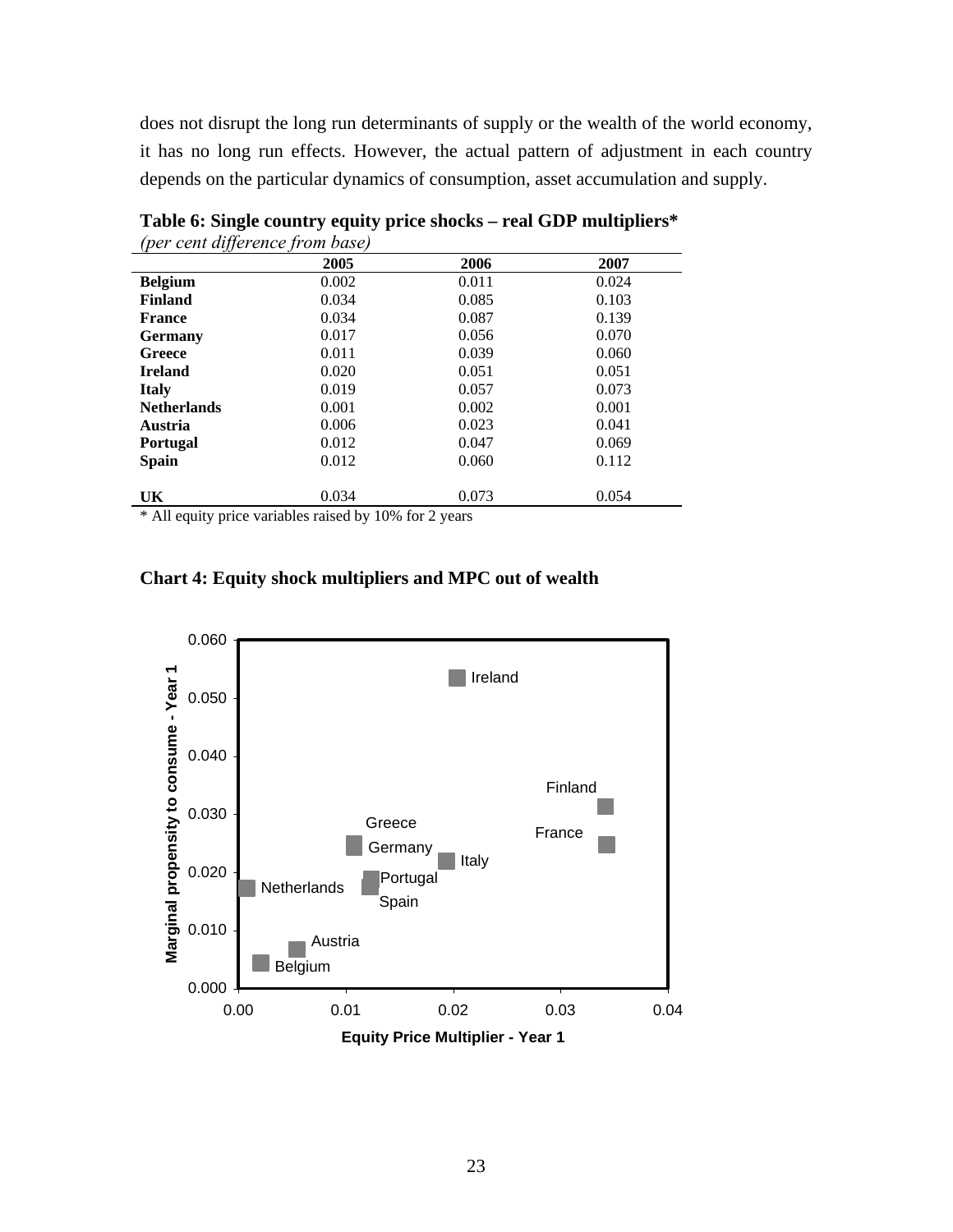The equity price rise has a direct impact on the financial wealth holdings of the personal sector. As financial wealth rises, so does consumer expenditure, with the size of the impact on consumption closely related to the marginal propensity to consume out of income shown in Chart 1. The relationship between the *marginal propensity to consume out of wealth* and the equity shock multipliers is illustrated in Chart 4, with a correlation of 0.66. Multipliers also depend on the *share of financial wealth held in equities*, and this is reflected in correlations of 0.43 and 0.47 in the first and second years of the shock, respectively. The *short-run impact of wealth on consumption* exhibits a correlation of 0.80 with the multiplier in the first year of the shock and 0.65 in the second year of the shock.

Single country equity price shocks that persist for only two years have a small impact on the domestic economy, as wealth effects on consumption are small and some equities are owned by foreigners. The equity leakages abroad have a small positive impact on output in the rest of the world, as does the rise in import demand in the shocked economy. But again, these effects are very small when equity price rises take place in one country at a time. Coordinated equity price movements are likely to have much larger effects. In recent years, equity market shocks have exhibited a high level of cross-country correlation (Davis, 2003), so we simulate a common global rise in equity prices where we find that spillover effects magnify the impact on output significantly. Table 7 reports the GDP multipliers in response to a global equity price rise of 10 per cent, sustained for two years. Standard monetary policy feedback rules and government solvency constraints are in place.

|                    | 2005  | 2006  | 2007     |
|--------------------|-------|-------|----------|
| <b>Belgium</b>     | 0.066 | 0.132 | 0.137    |
| <b>Finland</b>     | 0.231 | 0.442 | 0.497    |
| <b>France</b>      | 0.189 | 0.289 | 0.190    |
| <b>Germany</b>     | 0.159 | 0.320 | 0.262    |
| Greece             | 0.096 | 0.096 | $-0.025$ |
| <b>Ireland</b>     | 0.299 | 0.435 | 0.175    |
| <b>Italy</b>       | 0.147 | 0.309 | 0.283    |
| <b>Netherlands</b> | 0.258 | 0.381 | 0.193    |
| Austria            | 0.169 | 0.279 | 0.137    |
| <b>Portugal</b>    | 0.078 | 0.022 | $-0.181$ |
| <b>Spain</b>       | 0.079 | 0.192 | 0.179    |
| Euro Area          | 0.160 | 0.288 | 0.217    |
| <b>US</b>          | 0.655 | 1.040 | 0.415    |
| UK                 | 0.172 | 0.270 | 0.165    |

**Table 7: World equity price shock - Real GDP multipliers\***  *(per cent difference from base)*

\* All equity price variables raised by 10% for 2 years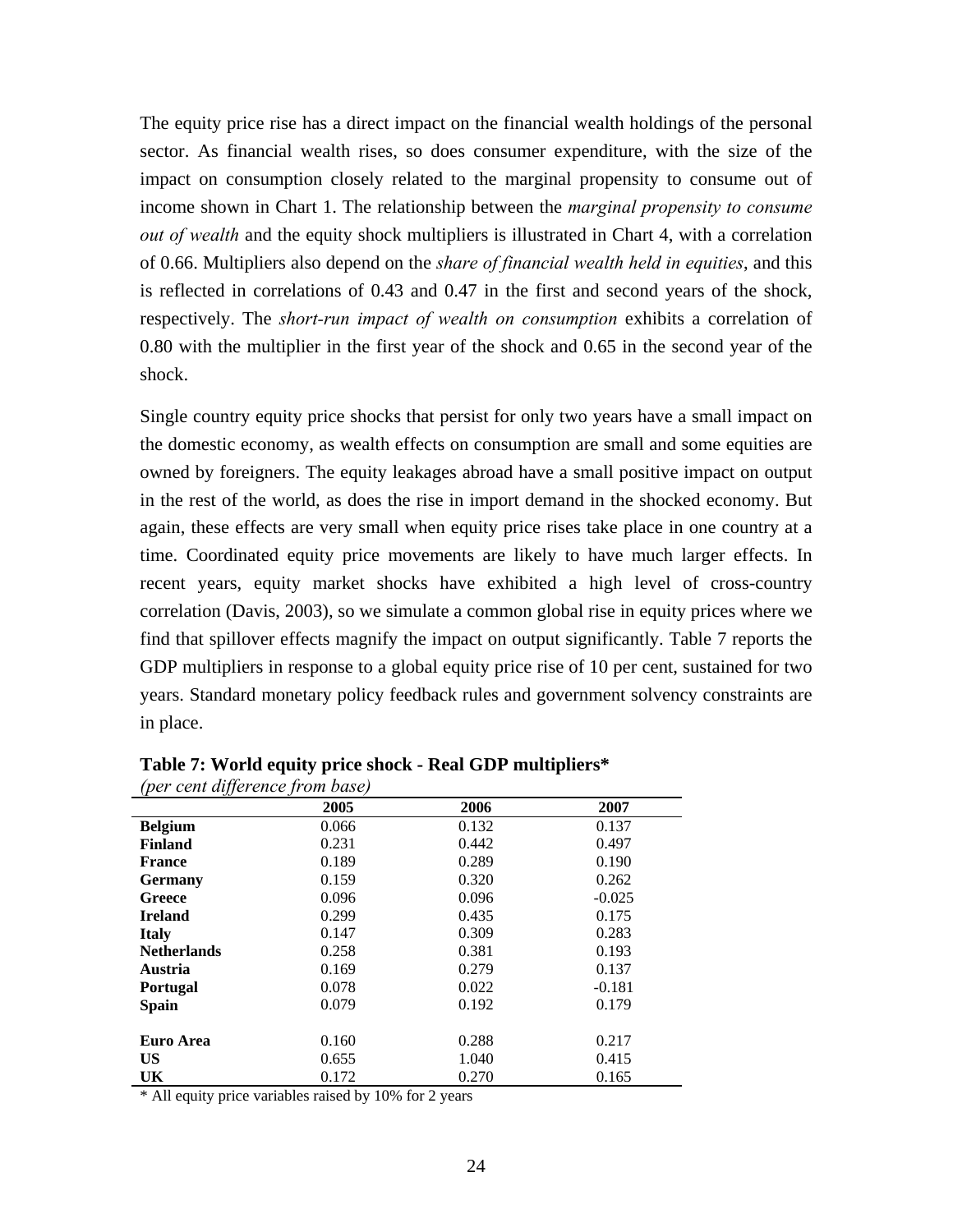Multipliers tend to rise with *openness*, measured as the share of total trade to GDP, in response to a global shock, with a correlation of 0.31 in the first year. More open economies clearly benefit more from spillover effects. Financial openness and integration also has a positive impact on the multipliers, and the *ratio of foreign assets to GDP* shows a correlation of 0.63 in the first year. Trade exposure to countries outside the Euro Area is particularly important. This reflects the fact that equity price impacts in countries such as the US and the UK tend to be somewhat higher than they are in the larger Euro Area economies. The GDP multiplier in the first two years of the global shock is more than twice as high in the US than in any of the Euro Area economies. This is largely attributable to the presence of Tobin Q effects on investment in the US. We find that investment in the US tends to speed up when real equity prices rise. There is little evidence that the same holds true in EU economies. Without the Tobin's Q effect, the impact of an equity price rise on US output would be about 4 times smaller in the second year of the shock, and output would return to base much more quickly. There is also a greater marginal propensity to consume out of wealth in the US, as shown in Chart 1, and few liquidity constraints. It also reflects the greater importance of equities in the US economy, as stock market capitalisation in 2004 was approximately 125 per cent of GDP, whereas it was approximately 50 per cent of GDP in the Euro Area.



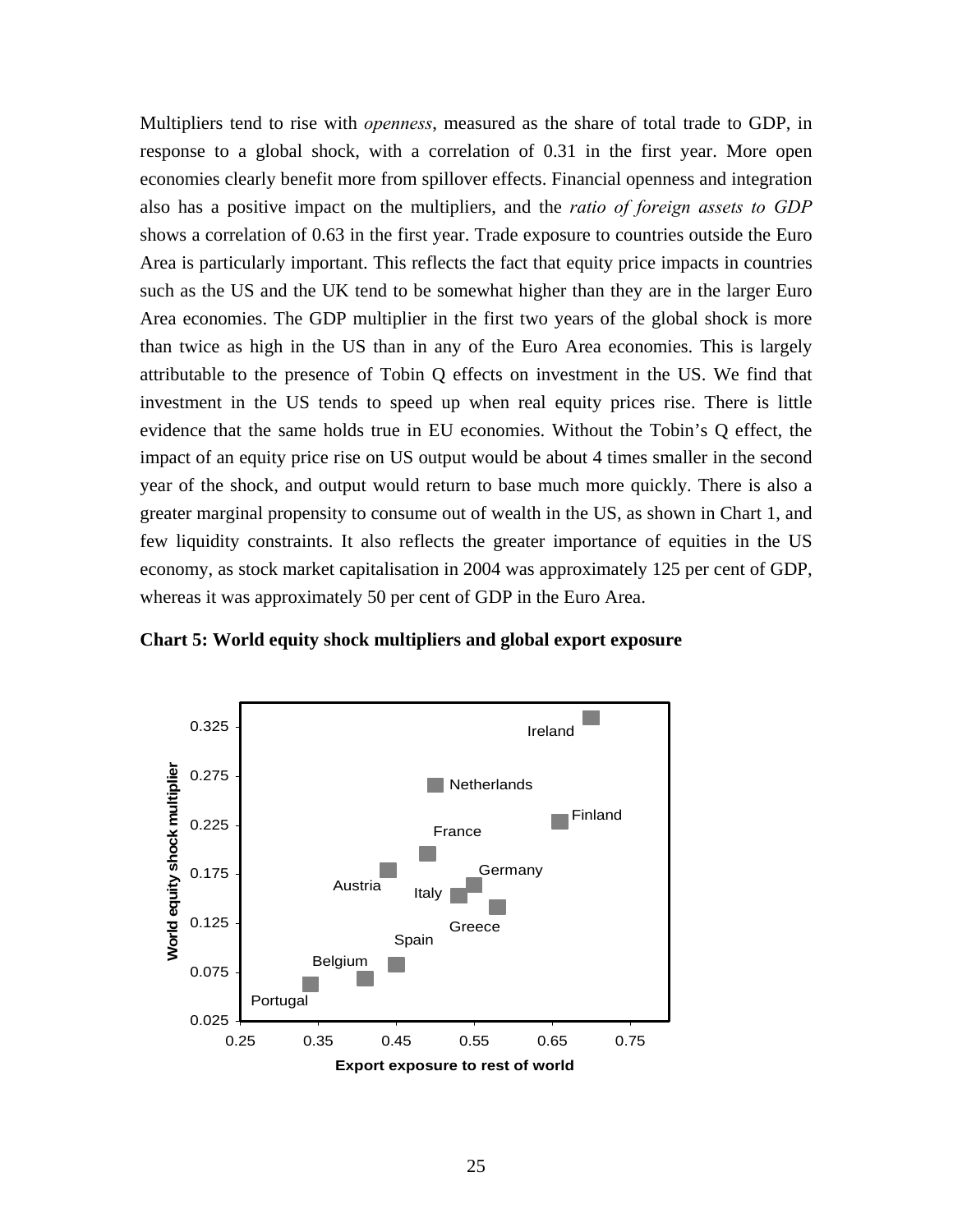Those countries that conduct high levels of trade with the US, such as Ireland, tend to have higher multipliers. Chart 5 plots the impact on GDP after one year in response to a global equity price shock against the export exposure outside the Euro Area. Clearly, as exposure rises, the multiplier also tends to rise.

*Impact effects of net wealth in consumption* are also positively related with the multipliers showing strong and sustained effects over the short run, with correlations above 0.5 for the first three years. The multiplier effect stemming from the *MPC from wealth* is also strong and sustained with correlations of 0.72, 0.67 and 0.44 in the first three years, respectively.





The importance of global spillover effects for Euro Area countries is illustrated in Chart 6, which illustrates the GDP multipliers in the first year associated with the world and single country equity price shocks. Roughly 80-90 per cent of the multiplier effects in the first two years can be attributed to global spillovers. Corresponding with the pattern in Chart 5, the output effects determined through trade channels dwarf those transmitted through domestic wealth channels.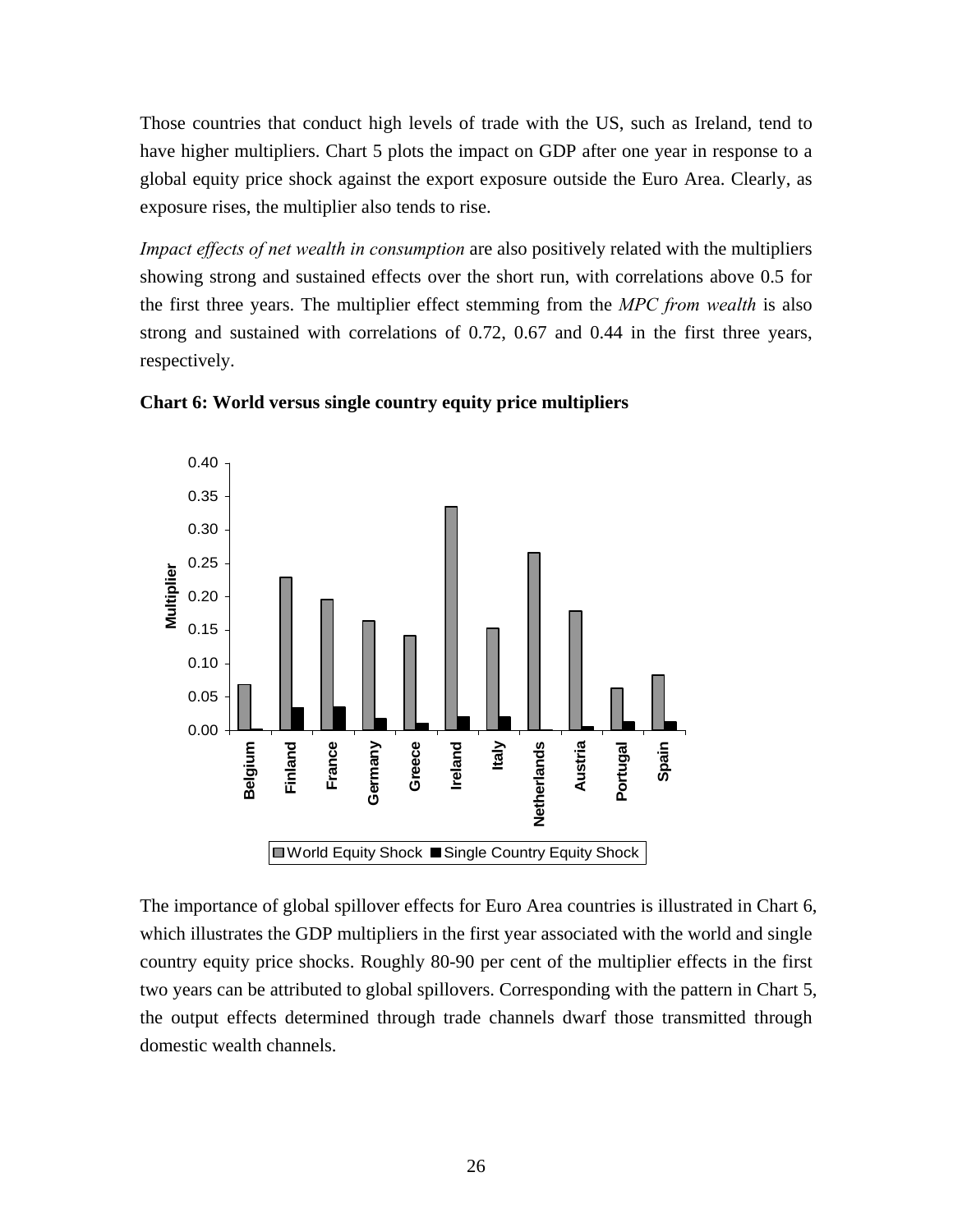#### **5 Conclusions**

Financial market openness is clearly a factor behind the propagation of shocks in the world economy. More integrated economies are more exposed to spillovers from external shocks, while they return to equilibrium more quickly in response to domestic shocks. Equity market effects may come from their impact on consumption or their impact on investment. While we find evidence that equity prices affect consumption in most economies, the evidence to support a direct effect on investment is weak, at least outside the US and the UK.

Our research on the determinants of consumption suggests that the impact of changes in wealth on consumption in the Euro Area is, as least in the short term, small, although it builds-up over time. Hence, the impact of any shock to equity prices, at home or abroad, is likely to be limited. We undertake two sets of experiments. The first involves fiscal shocks, and it is clear that the pattern of multipliers is closely related to levels of import penetration, which allow the expansionary effects to leak abroad. Openness to foreign financial markets, as measured by the ratio of foreign liabilities to GDP, also reduces the scale of the multiplier, while the speed of response to the shock is related to the extent of liquidity restraints in the economy. Interest rates, and hence equity prices, do not move much in response to a single country shock, but do respond to a Euro Area-wide fiscal expansion. Multipliers in response to the Area-wide shock are correlated with the share of financial wealth held in equities, as equity prices fall.

We also undertake temporary equity price shocks, and in general when we shock Euro Area equity markets, the effects are small. A global shock, along the lines of those we have seen in the last decade, does have a noticeable impact, however. Spillovers from global equity price shocks account for 80 to 90 per cent of the impacts of a global shock in the Euro Area, with most of the spillover coming from the US. This reflects the fact that the US response to a change in wealth is higher than it is in the Euro Area, in part because equity wealth to income is 2.5 times higher, and also because there are stronger impact effects of wealth on consumption. This in turn is driven by the significantly higher level of direct equity wealth ownership in the US, where over half of households own equities directly, whilst in Europe most equities in individual wealth are owned by institutions that offer life assurance and pensions.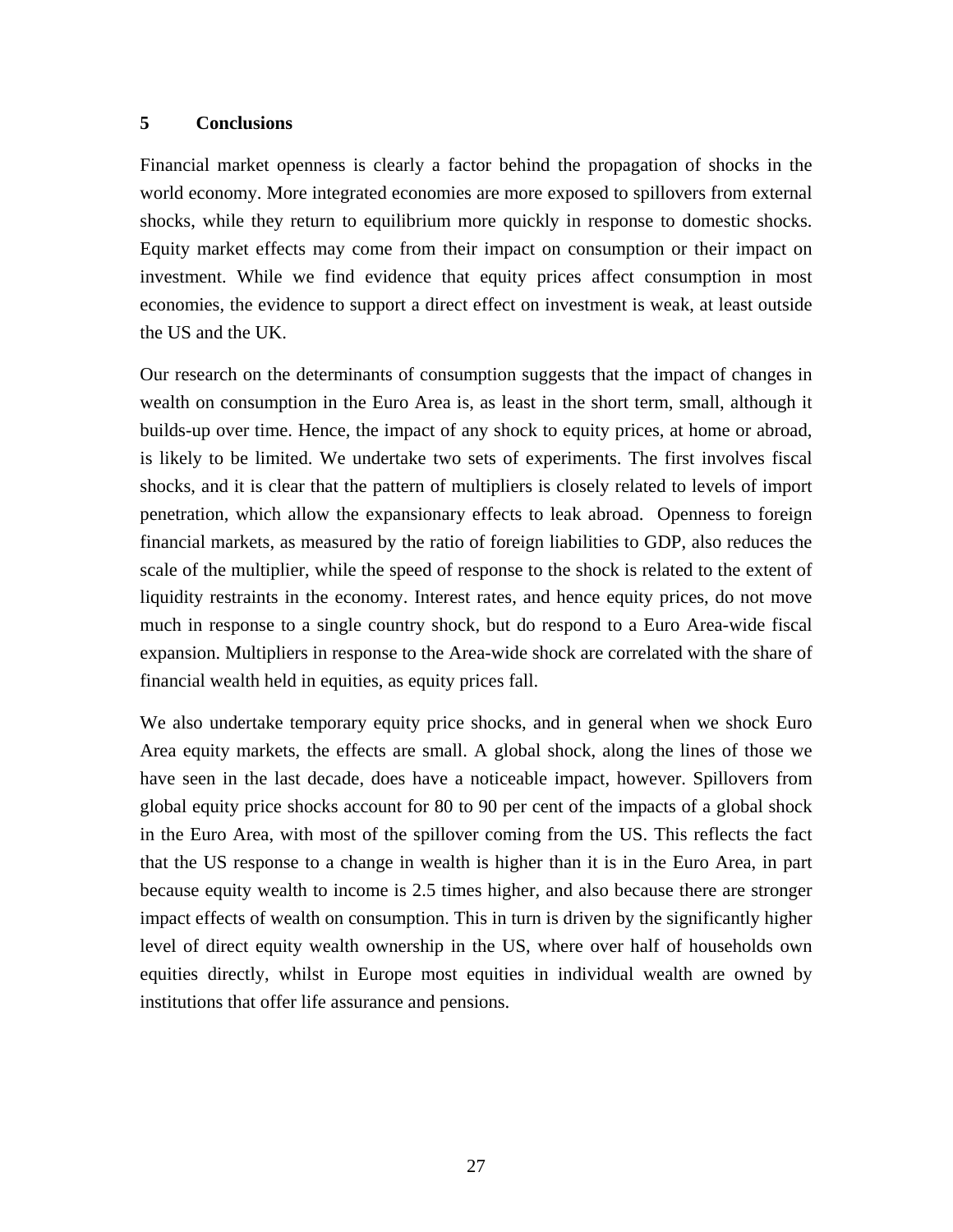|                                | OE       | <b>GR</b> | <b>FR</b> | <b>IT</b> | SP        | <b>UK</b> | GE       | NL        | <b>BG</b> | PT       | IR       | <b>US</b> |
|--------------------------------|----------|-----------|-----------|-----------|-----------|-----------|----------|-----------|-----------|----------|----------|-----------|
| <b>Sample</b>                  | 80Q1-    | 78Q2-     | 74Q1-     | 74Q1-     | 80Q4-     | 79Q1-     | 74Q1-    | 80Q1-     | 74Q1-     | 80Q4-    | 77Q3-    | 74Q1-     |
|                                | 04Q4     | 04Q4      | 04Q3      | 04Q4      | 04Q4      | 02Q4      | 04Q4     | 04Q4      | 04Q4      | 04Q4     | 04Q4     | 04Q4      |
| Constant                       | $-0.008$ | $-0.004$  | $-0.01$   | $-0.046$  | $-0.011$  | $-0.019$  | $-0.297$ | $-0.038$  | $-0.01$   | $-0.055$ | $-0.017$ | $-0.038$  |
|                                | (1.2)    | (1.1)     | (1.6)     | (4.3)     | (3.5)     | (2.0)     | (4.8)    | (3.5)     | (1.3)     | (6.1)    | (2.7)    | (1.7)     |
| <b>ECM</b>                     | $-0.064$ | $-0.033$  | $-0.063$  | $-0.059$  | $-0.0833$ | $-0.085$  | $-0.391$ | $-0.109$  | $-0.044$  | $-0.102$ | $-0.092$ | $-0.127$  |
|                                | (2.03)   | (2.8)     | (2.97)    | (4.6)     | (2.8)     | (2.8)     | (5.5)    | (4.1)     | (1.92)    | (3.6)    | (3.2)    | (2.6)     |
| $ln$ RPDI $(-1)$               | 0.964    | 0.872     | 0.886     | 0.632     | 0.894     | 0.928     | 0.776    | 0.900     | 0.936     | 0.913    | 0.887    | 0.806     |
|                                | (20.7)   | (21.2)    | (19.8)    | (10.1)    | (20.2)    | (28.2)    | (20.4)   | (26.0)    | (17.7)    | (21.2)   | (24.5)   | (18.4)    |
| $ln RNW(-1)$                   | 0.036    | 0.128     | 0.114     | 0.368     | 0.106     | 0.072     | 0.224    | 0.10      | 0.064     | 0.087    | 0.113    | 0.194     |
| <b>D</b> In RPDI               | 0.205    | 0.490     |           | 0.134     | $-0.065$  | 0.171     | 0.683    | 0.093     | 0.175     |          | 0.280    | 0.155     |
|                                | (2.5)    | (7.8)     |           | (2.2)     | (1.1)     | (3.7)     | (10.8)   | (1.6)     | (2.0)     |          | (4.7)    | (2.5)     |
| D ln                           |          |           | 0.358     |           |           |           |          |           |           | 0.077    |          |           |
| $RPDI(-1)$                     |          |           | (3.2)     |           |           |           |          |           |           | (1.9)    |          |           |
| <b>D</b> In RNW                | 0.007    | $-0.004$  |           | 0.022     | 0.004     |           | $0.2E-3$ | $-0.7E-3$ | $-0.005$  | $-0.005$ |          | 0.034     |
|                                | (0.4)    | (0.7)     |           | (1.7)     | (0.7)     |           | (0.01)   | (0.08)    | (0.48)    | (0.45)   |          | (2.32)    |
| $D$ $ln$                       |          |           | 0.026     |           |           | 0.029     |          |           |           |          | 0.026    |           |
| $RNW(-1)$                      |          |           | (2.18)    |           |           | (2.9)     |          |           |           |          | (2.4)    |           |
| D In RPH                       | 0.014    | $-0.062$  | 0.018     | $-0.019$  | 0.074     |           | 0.223    | 0.088     | 0.059     | 0.255    | 0.009    |           |
|                                | (0.21)   | (1.0)     | (0.4)     | (1.7)     | (2.6)     |           | (1.9)    | (2.2)     | (1.68)    | (5.6)    | (0.3)    |           |
| D ln                           |          |           |           |           |           | $0.16**$  |          |           |           |          |          | $0.154**$ |
| $RHW(-1)$ **                   |          |           |           |           |           | (5.9)     |          |           |           |          |          | (2.6)     |
| <b>Intercept</b>               |          |           | 92Q1-     |           |           |           | 90Q1-    |           |           | 86Q1-    |          |           |
| dummy                          |          |           | 04Q4      |           |           |           | 04Q4     |           |           | 04Q4     |          |           |
| Adj. $\overline{\mathbf{R}^2}$ | 0.30     | 0.53      | 0.32      | 0.45      | 0.54      | 0.71      | 0.69     | 0.33      | 0.13      | 0.54     | 0.56     | 0.51      |
| <b>SE</b>                      | 0.012    | 0.007     | 0.006     | 0.005     | 0.004     | 0.004     | 0.006    | 0.007     | 0.006     | 0.007    | 0.008    | 0.004     |
| LM4                            | 11.6     | 23.8      | 11.0      | 19.8      | 2.6       | 4.4       | 8.7      | 2.9       | 5.2       | 2.5      | 4.8      | 2.0       |

**Table A1: Single equation consumption estimates – full wealth specification\*** 

\* Finland is not show here as it appears as seen in Table 2

**\*\*** Denotes real housing wealth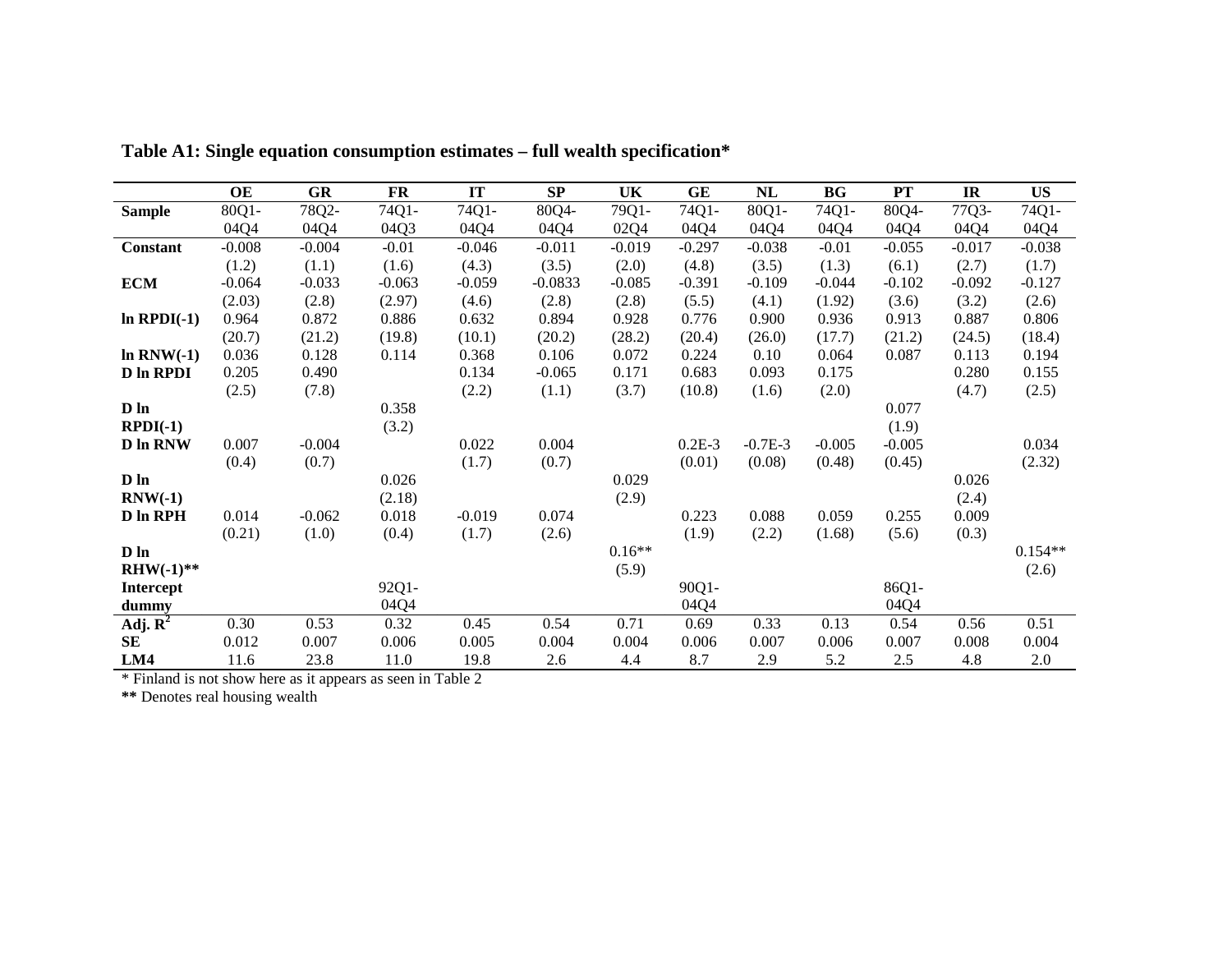|                                                                                  |              | <b>Real GDP Multipliers</b> |              |                                          |                                 |                                                          |                                                |                               | <b>Economic Indicators</b>               |                                               |                                                           |                                           |                                           |
|----------------------------------------------------------------------------------|--------------|-----------------------------|--------------|------------------------------------------|---------------------------------|----------------------------------------------------------|------------------------------------------------|-------------------------------|------------------------------------------|-----------------------------------------------|-----------------------------------------------------------|-------------------------------------------|-------------------------------------------|
|                                                                                  |              |                             |              | <b>SR</b><br>wealth<br>in C <sup>a</sup> | <b>SR</b><br>Income<br>in $C^b$ | <b>MPC</b><br>from<br>wealth<br>(year $1$ ) <sup>c</sup> | Fin.<br>wealth<br>in<br>equities<br>$(2004)^d$ | Invest.<br>/GDP<br>$(2004)^e$ | Import<br>penetra-<br>tion<br>$(2004)^f$ | <b>Total</b><br>trade<br>/GDP<br>$(2004)^{g}$ | Share of<br>trade<br>with<br>Euro<br>Area<br>$(2000)^{h}$ | Foreign<br>assets<br>/GDP<br>$(2004)^{i}$ | Foreign<br>liabs.<br>/GDP<br>$(2004)^{i}$ |
| <b>Belgium</b>                                                                   | 2005<br>0.16 | 2006<br>0.30                | 2007<br>0.26 | 0.00                                     | 0.17                            | 0.00                                                     | 0.23                                           | 0.18                          | 0.46                                     | 1.73                                          | 0.59                                                      | 3.92                                      | 3.59                                      |
| <b>Finland</b>                                                                   | 0.43         | 0.62                        | 0.30         | 0.02                                     | 0.44                            | 0.02                                                     | 0.36                                           | 0.16                          | 0.26                                     | 0.78                                          | 0.34                                                      | 1.71                                      | 1.89                                      |
| <b>France</b>                                                                    | 0.59         | 0.65                        | 0.15         | 0.03                                     | 0.34                            | 0.02                                                     | 0.22                                           | 0.16                          | 0.22                                     | 0.57                                          | 0.51                                                      | 2.01                                      | 1.94                                      |
| Germany                                                                          | 0.53         | 0.60                        | 0.14         | 0.00                                     | 0.74                            | 0.02                                                     | 0.13                                           | 0.17                          | 0.26                                     | 0.76                                          | 0.45                                                      | 1.61                                      | 1.52                                      |
| Greece                                                                           | 0.53         | 0.58                        | 0.16         | 0.00                                     | 0.48                            | 0.01                                                     | 0.17                                           | 0.23                          | 0.25                                     | 0.56                                          | 0.42                                                      | 0.62                                      | 1.28                                      |
| <b>Ireland</b>                                                                   | 0.25         | 0.30                        | 0.08         | 0.03                                     | 0.28                            | 0.04                                                     | 0.24                                           | 0.22                          | 0.41                                     | 1.55                                          | 0.30                                                      | 8.48                                      | 8.67                                      |
| <b>Italy</b>                                                                     | 0.51         | 0.70                        | 0.27         | 0.02                                     | 0.13                            | 0.01                                                     | 0.17                                           | 0.17                          | 0.22                                     | 0.57                                          | 0.47                                                      | 1.02                                      | 1.09                                      |
| <b>Netherlands</b>                                                               | 0.41         | 0.42                        | 0.03         | 0.00                                     | 0.10                            | 0.01                                                     | 0.18                                           | 0.16                          | 0.40                                     | 1.41                                          | 0.50                                                      | 3.62                                      | 3.67                                      |
| Austria                                                                          | 0.52         | 0.62                        | 0.17         | 0.00                                     | 0.23                            | 0.00                                                     | 0.09                                           | 0.21                          | 0.33                                     | 1.02                                          | 0.56                                                      | 1.74                                      | 1.89                                      |
| <b>Portugal</b>                                                                  | 0.47         | 0.54                        | 0.13         | 0.00                                     | 0.08                            | 0.01                                                     | 0.14                                           | 0.22                          | 0.30                                     | 0.76                                          | 0.66                                                      | 1.64                                      | 2.21                                      |
| <b>Spain</b>                                                                     | 0.38         | 0.61                        | 0.36         | 0.00                                     | 0.00                            | 0.01                                                     | 0.35                                           | 0.23 <sup>J</sup>             | 0.26                                     | 0.65                                          | 0.55                                                      | 1.03 <sup>k</sup>                         | 1.39 <sup>k</sup>                         |
| <b>2005 Correlations</b><br><b>2006 Correlations</b><br><b>2007 Correlations</b> |              |                             |              | 0.08<br>0.10<br>$-0.01$                  | 0.35<br>0.17<br>$-0.18$         | $-0.06$<br>$-0.16$<br>$-0.24$                            | $-0.39$<br>$-0.06$<br>0.60                     | $-0.14$<br>$-0.13$<br>0.04    | $-0.82$<br>$-0.93$<br>$-0.35$            | $-0.83$<br>$-0.93$<br>$-0.33$                 | 0.06<br>0.09<br>0.09                                      | $-0.68$<br>$-0.83$<br>$-0.44$             | $-0.66$<br>$-0.82$<br>$-0.46$             |

#### **Table A2: Single Country GC Shock Correlations\***

\* Data sources: NIESR, International Financial Statistics, Datastream

a Dynamic coefficient estimate in consumption

<sup>b</sup> Dynamic coefficient estimate on real personal disposable income (taken as indicator of liquidity constraints)

 $\rm\degree$  MPC=dC/dNW=dlogC/dlogNW\*C/NW, fourth quarter value

<sup>d</sup> Personal sector financial wealth as a ratio to domestic equity stock

<sup>e</sup> Private sector investment as a ratio to real GDP f Imports as a ratio to total final expenditure

<sup>g</sup> Measure of trae openness: Total trade (exports plus imports) as a ratio to real GDP

<sup>h</sup> Euro Area trade as a ratio to total trade

<sup>i</sup> Measure of financial openness: domestic gross assets and liabilities as a ratio to real GDP

<sup>j</sup> Based on 2001 values

k Based on 2003 values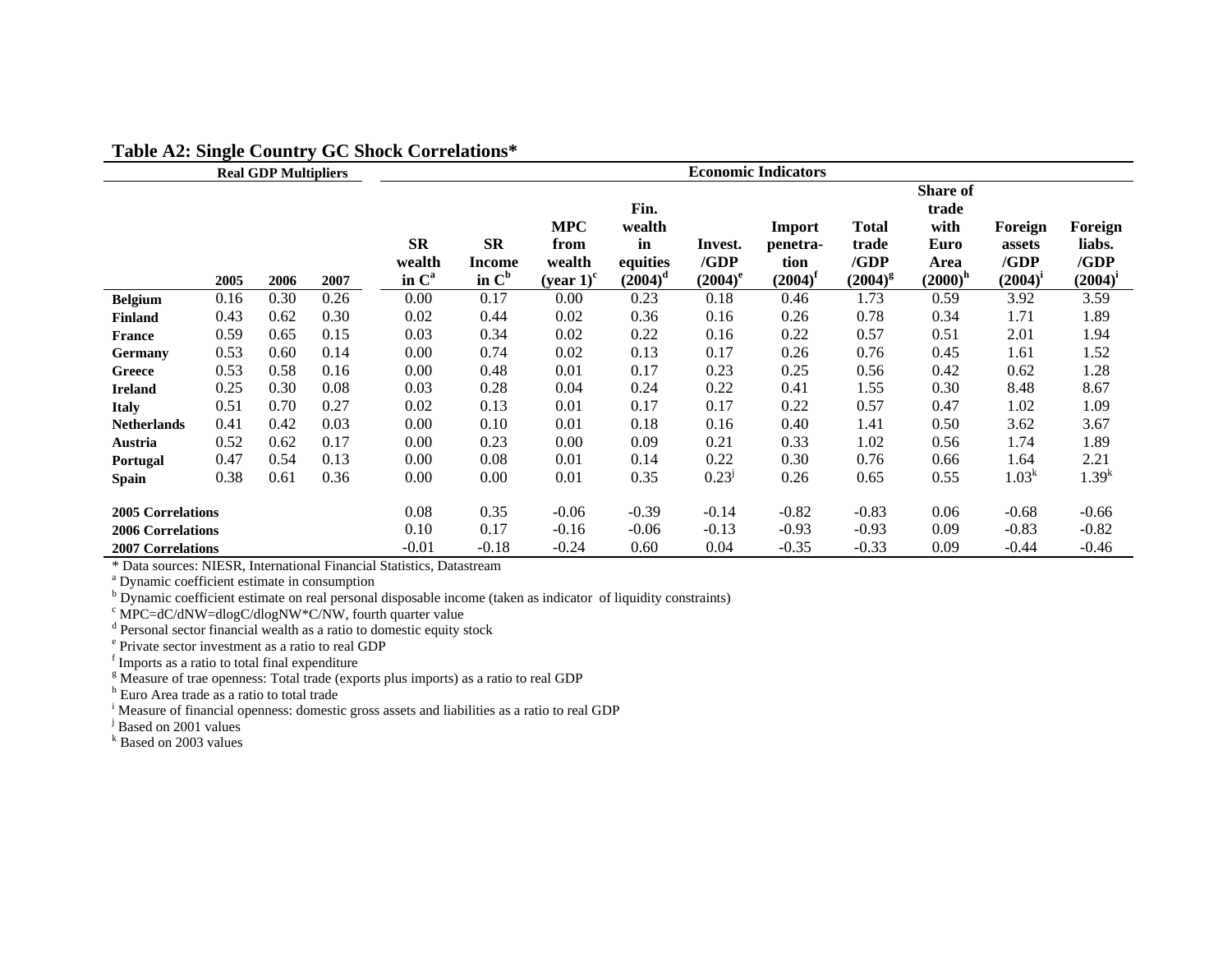|                                                      |      | <b>Real GDP Multipliers</b> |         |                                          |                                               |                                                          |                                                |                               | <b>Economic Indicators</b>                      |                                               |                                                           |                                           |                                           |
|------------------------------------------------------|------|-----------------------------|---------|------------------------------------------|-----------------------------------------------|----------------------------------------------------------|------------------------------------------------|-------------------------------|-------------------------------------------------|-----------------------------------------------|-----------------------------------------------------------|-------------------------------------------|-------------------------------------------|
|                                                      | 2005 | 2006                        | 2007    | <b>SR</b><br>wealth<br>in C <sup>a</sup> | $S_{\mathbf{R}}$<br><b>Income</b><br>in $C^b$ | <b>MPC</b><br>from<br>wealth<br>(year $1$ ) <sup>c</sup> | Fin.<br>wealth<br>in<br>equities<br>$(2004)^d$ | Invest.<br>/GDP<br>$(2004)^e$ | Import<br>penetra-<br>tion:<br>$(2004)^{\rm f}$ | <b>Total</b><br>trade<br>/GDP<br>$(2004)^{g}$ | Share of<br>trade<br>with<br>Euro<br>Area<br>$(2000)^{h}$ | Foreign<br>assets<br>/GDP<br>$(2004)^{i}$ | Foreign<br>liabs.<br>/GDP<br>$(2004)^{i}$ |
| <b>Belgium</b>                                       | 0.29 | 0.54                        | 0.46    | 0.00                                     | 0.17                                          | 0.00                                                     | 0.23                                           | 0.18                          | 0.46                                            | 1.73                                          | 0.59                                                      | 3.92                                      | 3.59                                      |
| <b>Finland</b>                                       | 0.56 | 0.80                        | 0.36    | 0.02                                     | 0.44                                          | 0.02                                                     | 0.36                                           | 0.16                          | 0.26                                            | 0.78                                          | 0.34                                                      | 1.71                                      | 1.89                                      |
| <b>France</b>                                        | 0.77 | 0.80                        | 0.11    | 0.03                                     | 0.34                                          | 0.02                                                     | 0.22                                           | 0.16                          | 0.22                                            | 0.57                                          | 0.51                                                      | 2.01                                      | 1.94                                      |
| Germany                                              | 0.69 | 0.77                        | 0.16    | 0.00                                     | 0.74                                          | 0.02                                                     | 0.13                                           | 0.17                          | 0.26                                            | 0.76                                          | 0.45                                                      | 1.61                                      | 1.52                                      |
| Greece                                               | 0.66 | 0.69                        | 0.13    | 0.00                                     | 0.48                                          | 0.01                                                     | 0.17                                           | 0.23                          | 0.25                                            | 0.56                                          | 0.42                                                      | 0.62                                      | 1.28                                      |
| <b>Ireland</b>                                       | 0.56 | 0.53                        | $-0.01$ | 0.03                                     | 0.28                                          | 0.04                                                     | 0.24                                           | 0.22                          | 0.41                                            | 1.55                                          | 0.30                                                      | 8.48                                      | 8.67                                      |
| <b>Italy</b>                                         | 0.67 | 0.91                        | 0.31    | 0.02                                     | 0.13                                          | 0.01                                                     | 0.17                                           | 0.17                          | 0.22                                            | 0.57                                          | 0.47                                                      | 1.02                                      | 1.09                                      |
| <b>Netherlands</b>                                   | 0.87 | 0.91                        | 0.01    | 0.00                                     | 0.10                                          | 0.01                                                     | 0.18                                           | 0.16                          | 0.40                                            | 1.41                                          | 0.50                                                      | 3.62                                      | 3.67                                      |
| Austria                                              | 0.90 | 1.00                        | 0.15    | 0.00                                     | 0.23                                          | 0.00                                                     | 0.09                                           | 0.21                          | 0.33                                            | 1.02                                          | 0.56                                                      | 1.74                                      | 1.89                                      |
| <b>Portugal</b>                                      | 0.71 | 0.78                        | 0.07    | 0.00                                     | 0.08                                          | 0.01                                                     | 0.14                                           | 0.22                          | 0.30                                            | 0.76                                          | 0.66                                                      | 1.64                                      | 2.21                                      |
| Spain                                                | 0.51 | 0.77                        | 0.36    | 0.00                                     | 0.00                                          | 0.01                                                     | 0.35                                           | $0.23^{j}$                    | 0.26                                            | 0.65                                          | 0.55                                                      | 1.03 <sup>k</sup>                         | 1.39 <sup>k</sup>                         |
| <b>2005 Correlations</b><br><b>2006 Correlations</b> |      |                             |         | $-0.01$<br>$-0.14$                       | 0.06<br>$-0.14$                               | $-0.07$<br>$-0.39$                                       | $-0.59$<br>$-0.33$                             | $-0.10$<br>$-0.24$            | $-0.29$<br>$-0.44$                              | $-0.31$<br>$-0.46$                            | 0.09<br>0.26                                              | $-0.23$<br>$-0.58$                        | $-0.21$<br>$-0.58$                        |
| <b>2007 Correlations</b>                             |      |                             |         | $-0.14$                                  | $-0.13$                                       | $-0.39$                                                  | 0.50                                           | $-0.17$                       | $-0.08$                                         | $-0.05$                                       | 0.16                                                      | $-0.36$                                   | $-0.41$                                   |

#### **Table A3: Euro Area GC Shock Correlations\***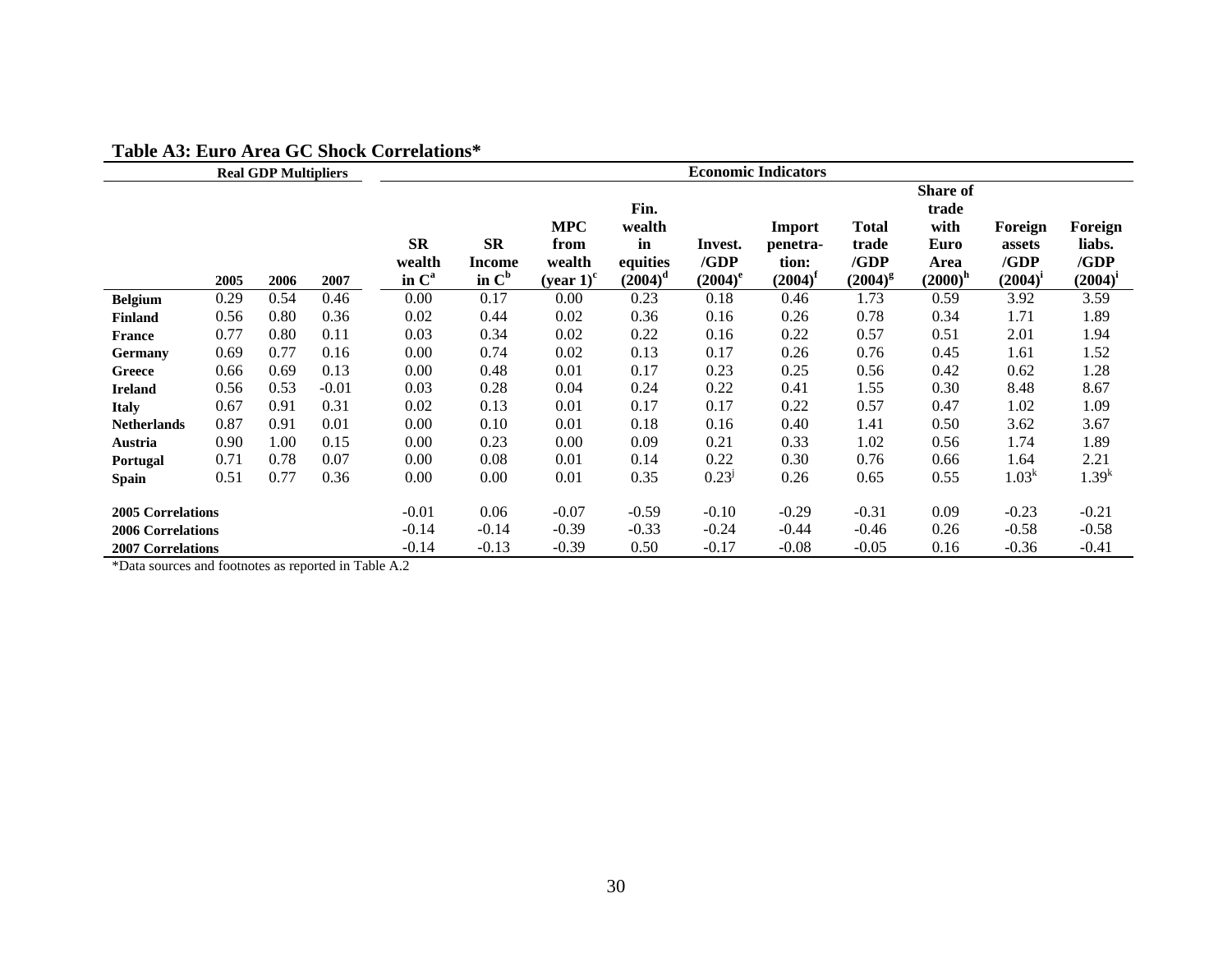|                                                      |      | <b>Real GDP Multipliers</b> |         |                                          | ਰਾ                              | ------- <i>J</i>                             |                                                |                               | <b>Economic Indicators</b>                  |                                               |                                                                       |                                           |                                           |
|------------------------------------------------------|------|-----------------------------|---------|------------------------------------------|---------------------------------|----------------------------------------------|------------------------------------------------|-------------------------------|---------------------------------------------|-----------------------------------------------|-----------------------------------------------------------------------|-------------------------------------------|-------------------------------------------|
|                                                      | 2005 | 2006                        | 2007    | <b>SR</b><br>wealth<br>in C <sup>a</sup> | <b>SR</b><br>Income<br>in $C^b$ | <b>MPC</b><br>from<br>wealth<br>$(year 1)^c$ | Fin.<br>wealth<br>in<br>equities<br>$(2004)^d$ | Invest.<br>/GDP<br>$(2004)^e$ | Import<br>penetra-<br>tion:<br>$(2004)^{f}$ | <b>Total</b><br>trade<br>/GDP<br>$(2004)^{g}$ | <b>Share of</b><br>trade<br>with<br><b>Euro</b><br>Area<br>$(2000)^h$ | Foreign<br>assets<br>/GDP<br>$(2004)^{i}$ | Foreign<br>liabs.<br>/GDP<br>$(2004)^{i}$ |
| <b>Belgium</b>                                       | 1.79 | 1.81                        | 1.80    | 0.00                                     | 0.17                            | 0.00                                         | 0.23                                           | 0.18                          | 0.46                                        | 1.73                                          | 0.59                                                                  | 3.92                                      | 3.59                                      |
| <b>Finland</b>                                       | 1.32 | 1.30                        | 1.19    | 0.02                                     | 0.44                            | 0.02                                         | 0.36                                           | 0.16                          | 0.26                                        | 0.78                                          | 0.34                                                                  | 1.71                                      | 1.89                                      |
| <b>France</b>                                        | 1.29 | 1.23                        | 0.72    | 0.03                                     | 0.34                            | 0.02                                         | 0.22                                           | 0.16                          | 0.22                                        | 0.57                                          | 0.51                                                                  | 2.01                                      | 1.94                                      |
| Germany                                              | 1.29 | 1.29                        | 1.11    | 0.00                                     | 0.74                            | 0.02                                         | 0.13                                           | 0.17                          | 0.26                                        | 0.76                                          | 0.45                                                                  | 1.61                                      | 1.52                                      |
| Greece                                               | 1.23 | 1.20                        | 0.86    | 0.00                                     | 0.48                            | 0.01                                         | 0.17                                           | 0.23                          | 0.25                                        | 0.56                                          | 0.42                                                                  | 0.62                                      | 1.28                                      |
| <b>Ireland</b>                                       | 2.21 | 1.76                        | $-0.12$ | 0.03                                     | 0.28                            | 0.04                                         | 0.24                                           | 0.22                          | 0.41                                        | 1.55                                          | 0.30                                                                  | 8.48                                      | 8.67                                      |
| <b>Italy</b>                                         | 1.32 | 1.29                        | 1.13    | 0.02                                     | 0.13                            | 0.01                                         | 0.17                                           | 0.17                          | 0.22                                        | 0.57                                          | 0.47                                                                  | 1.02                                      | 1.09                                      |
| <b>Netherlands</b>                                   | 2.15 | 2.17                        | 0.51    | 0.00                                     | 0.10                            | 0.01                                         | 0.18                                           | 0.16                          | 0.40                                        | 1.41                                          | 0.50                                                                  | 3.62                                      | 3.67                                      |
| Austria                                              | 1.72 | 1.61                        | 0.85    | 0.00                                     | 0.23                            | 0.00                                         | 0.09                                           | 0.21                          | 0.33                                        | 1.02                                          | 0.56                                                                  | 1.74                                      | 1.89                                      |
| Portugal                                             | 1.52 | 1.43                        | 0.53    | 0.00                                     | 0.08                            | 0.01                                         | 0.14                                           | 0.22                          | 0.30                                        | 0.76                                          | 0.66                                                                  | 1.64                                      | 2.21                                      |
| Spain                                                | 1.34 | 1.26                        | 1.01    | 0.00                                     | 0.00                            | 0.01                                         | 0.35                                           | 0.23 <sup>J</sup>             | 0.26                                        | 0.65                                          | 0.55                                                                  | 1.03 <sup>k</sup>                         | $1.39^{k}$                                |
| <b>2005 Correlations</b><br><b>2006 Correlations</b> |      |                             |         | $-0.01$<br>$-0.20$                       | $-0.36$<br>$-0.38$              | 0.16<br>$-0.12$                              | $-0.13$<br>$-0.18$                             | 0.08<br>$-0.11$               | 0.88<br>0.89                                | 0.89<br>0.88                                  | $-0.09$<br>0.09                                                       | 0.84<br>0.64                              | 0.83<br>0.61                              |
| <b>2007 Correlations</b>                             |      |                             |         | $-0.33$                                  | 0.10                            | $-0.60$                                      | 0.15                                           | $-0.33$                       | $-0.08$                                     | $-0.07$                                       | 0.31                                                                  | $-0.52$                                   | $-0.59$                                   |

## **Table A4: Euro Area GC Shock relative to Single Country GC Shock Correlations\***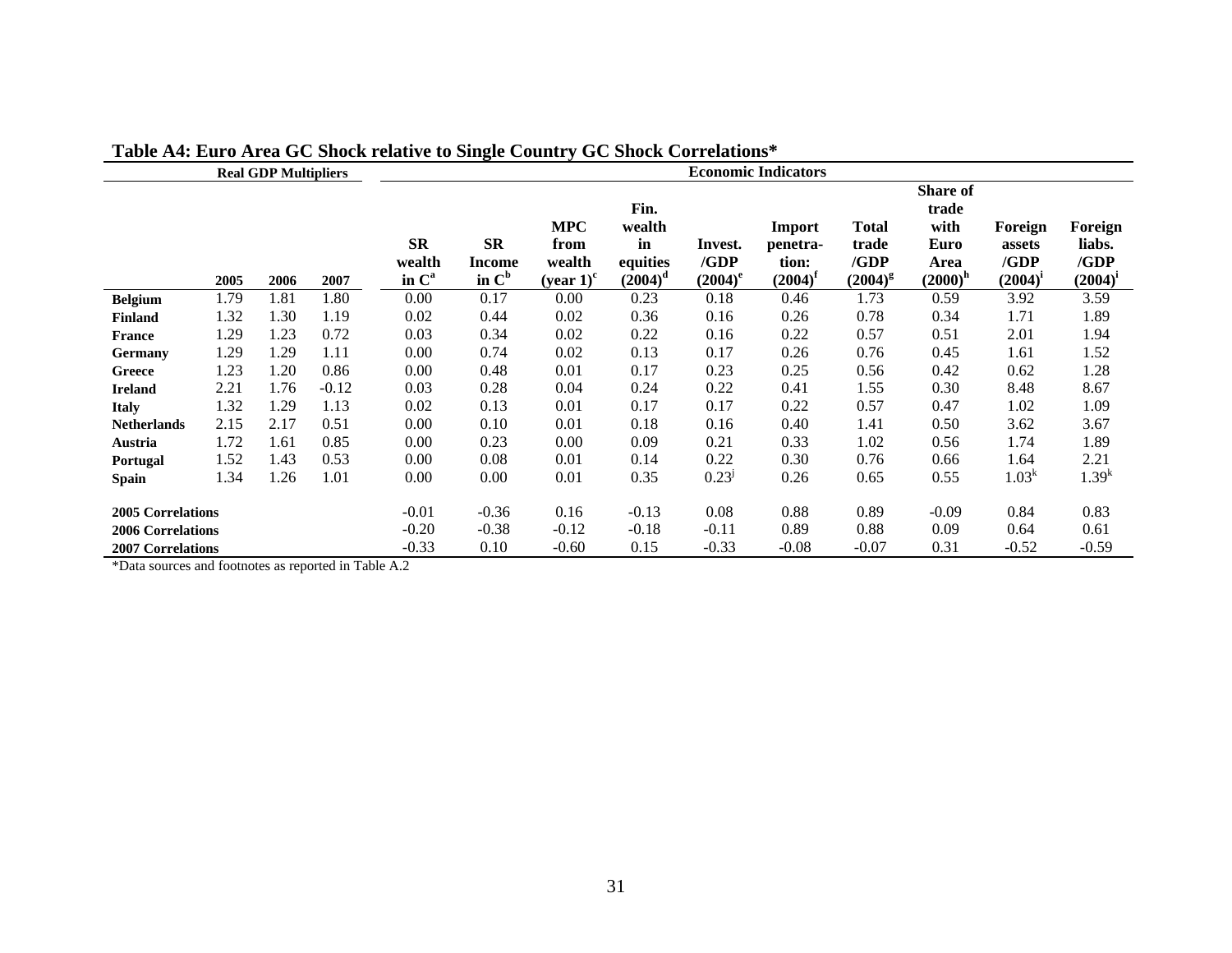|                                                      |       | <b>Real GDP Multipliers</b> | $\sim$ $\sim$ $\sim$ $\sim$ $\sim$ $\sim$ | <b>Economic Indicators</b>               |                                               |                                                          |                                                |                               |                                           |                                               |                                                         |                                           |                                           |
|------------------------------------------------------|-------|-----------------------------|-------------------------------------------|------------------------------------------|-----------------------------------------------|----------------------------------------------------------|------------------------------------------------|-------------------------------|-------------------------------------------|-----------------------------------------------|---------------------------------------------------------|-------------------------------------------|-------------------------------------------|
|                                                      | 2005  | 2006                        | 2007                                      | <b>SR</b><br>wealth<br>in C <sup>a</sup> | $S_{\mathbf{R}}$<br><b>Income</b><br>in $C^b$ | <b>MPC</b><br>from<br>wealth<br>(year $1$ ) <sup>c</sup> | Fin.<br>wealth<br>in<br>equities<br>$(2004)^d$ | Invest.<br>/GDP<br>$(2004)^e$ | Import<br>penetra-<br>tion:<br>$(2004)^f$ | <b>Total</b><br>trade<br>/GDP<br>$(2004)^{g}$ | Share of<br>trade<br>with<br>Euro<br>Area<br>$(2000)^h$ | Foreign<br>assets<br>/GDP<br>$(2004)^{i}$ | Foreign<br>liabs.<br>/GDP<br>$(2004)^{i}$ |
| <b>Belgium</b>                                       | 0.002 | 0.011                       | 0.024                                     | 0.00                                     | 0.17                                          | 0.00                                                     | 0.23                                           | 0.18                          | 0.46                                      | 1.73                                          | 0.59                                                    | 3.92                                      | 3.59                                      |
| <b>Finland</b>                                       | 0.034 | 0.085                       | 0.103                                     | 0.02                                     | 0.44                                          | 0.02                                                     | 0.36                                           | 0.16                          | 0.26                                      | 0.78                                          | 0.34                                                    | 1.71                                      | 1.89                                      |
| <b>France</b>                                        | 0.034 | 0.087                       | 0.139                                     | 0.03                                     | 0.34                                          | 0.02                                                     | 0.22                                           | 0.16                          | 0.22                                      | 0.57                                          | 0.51                                                    | 2.01                                      | 1.94                                      |
| Germany                                              | 0.017 | 0.056                       | 0.070                                     | 0.00                                     | 0.74                                          | 0.02                                                     | 0.13                                           | 0.17                          | 0.26                                      | 0.76                                          | 0.45                                                    | 1.61                                      | 1.52                                      |
| Greece                                               | 0.011 | 0.039                       | 0.060                                     | 0.00                                     | 0.48                                          | 0.01                                                     | 0.17                                           | 0.23                          | 0.25                                      | 0.56                                          | 0.42                                                    | 0.62                                      | 1.28                                      |
| <b>Ireland</b>                                       | 0.020 | 0.051                       | 0.051                                     | 0.03                                     | 0.28                                          | 0.04                                                     | 0.24                                           | 0.22                          | 0.41                                      | 1.55                                          | 0.30                                                    | 8.48                                      | 8.67                                      |
| <b>Italy</b>                                         | 0.019 | 0.057                       | 0.073                                     | 0.02                                     | 0.13                                          | 0.01                                                     | 0.17                                           | 0.17                          | 0.22                                      | 0.57                                          | 0.47                                                    | 1.02                                      | 1.09                                      |
| <b>Netherlands</b>                                   | 0.001 | 0.002                       | 0.001                                     | 0.00                                     | 0.10                                          | 0.01                                                     | 0.18                                           | 0.16                          | 0.40                                      | 1.41                                          | 0.50                                                    | 3.62                                      | 3.67                                      |
| Austria                                              | 0.006 | 0.023                       | 0.041                                     | 0.00                                     | 0.23                                          | 0.00                                                     | 0.09                                           | 0.21                          | 0.33                                      | 1.02                                          | 0.56                                                    | 1.74                                      | 1.89                                      |
| <b>Portugal</b>                                      | 0.012 | 0.047                       | 0.069                                     | 0.00                                     | 0.08                                          | 0.01                                                     | 0.14                                           | 0.22                          | 0.30                                      | 0.76                                          | 0.66                                                    | 1.64                                      | 2.21                                      |
| Spain                                                | 0.012 | 0.060                       | 0.112                                     | 0.00                                     | 0.00                                          | 0.01                                                     | 0.35                                           | $0.23^{J}$                    | 0.26                                      | 0.65                                          | 0.55                                                    | 1.03 <sup>k</sup>                         | $1.39^{k}$                                |
| <b>2005 Correlations</b><br><b>2006 Correlations</b> |       |                             | 0.80<br>0.65                              | 0.38<br>0.32                             | 0.66<br>0.55                                  | 0.43<br>0.47                                             | $-0.38$<br>$-0.19$                             | $-0.60$<br>$-0.74$            | $-0.49$<br>$-0.66$                        | $-0.50$<br>$-0.37$                            | $-0.05$<br>$-0.23$                                      | $-0.06$<br>$-0.22$                        |                                           |
| <b>2007 Correlations</b>                             |       |                             |                                           | 0.51                                     | 0.16                                          | 0.30                                                     | 0.48                                           | $-0.08$                       | $-0.77$                                   | $-0.72$                                       | $-0.11$                                                 | $-0.38$                                   | $-0.37$                                   |

## **Table A5: Single Country Equity Price Shock Correlations\***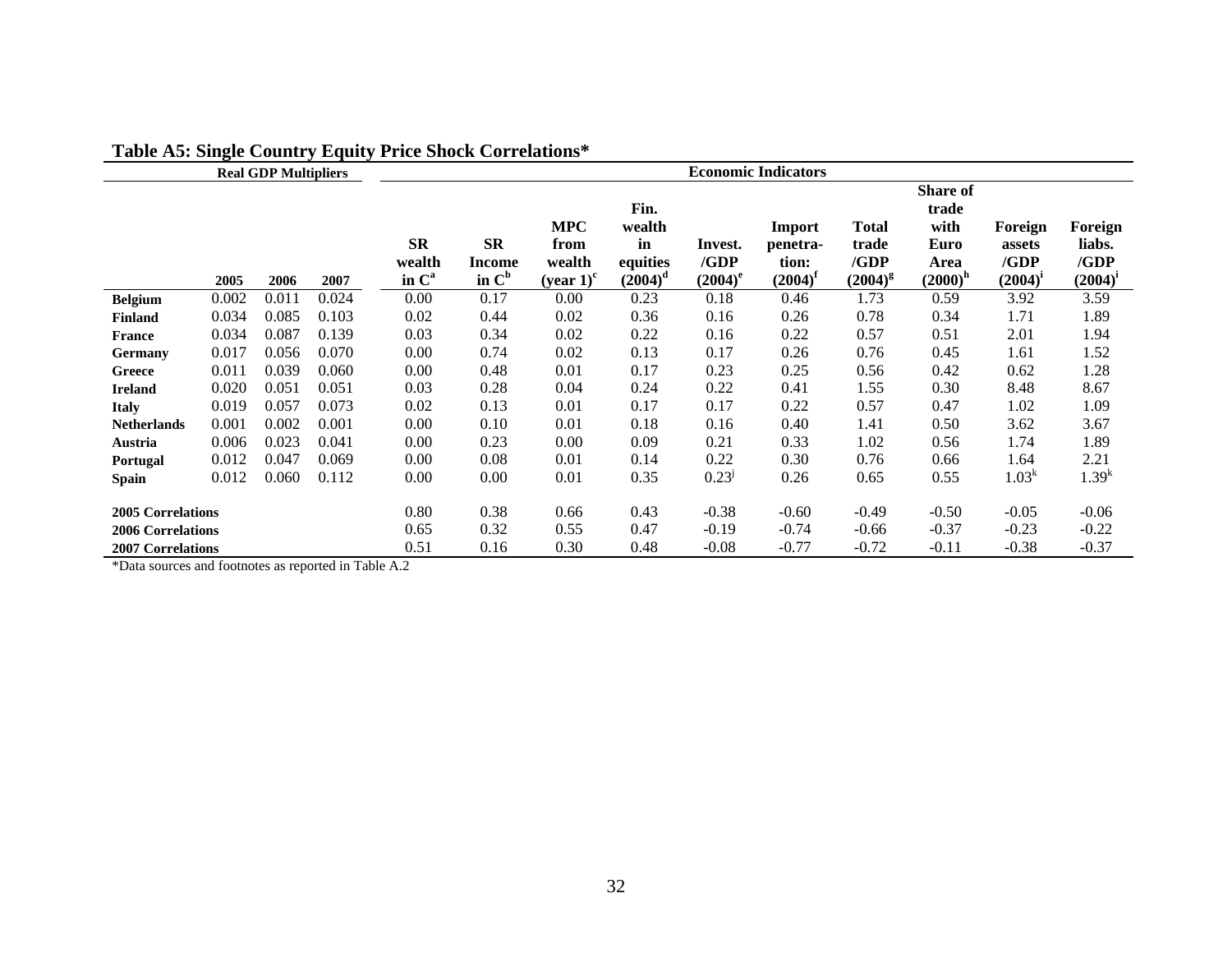|                                                      |      | <b>Real GDP Multipliers</b> | $\mathbf{u} \cdot \mathbf{v}$ and $\mathbf{v}$ | <b>COLL CIRCLOID</b><br><b>Economic Indicators</b> |                                        |                                                          |                                                |                               |                                           |                                               |                                                         |                                           |                                           |
|------------------------------------------------------|------|-----------------------------|------------------------------------------------|----------------------------------------------------|----------------------------------------|----------------------------------------------------------|------------------------------------------------|-------------------------------|-------------------------------------------|-----------------------------------------------|---------------------------------------------------------|-------------------------------------------|-------------------------------------------|
|                                                      | 2005 | 2006                        | 2007                                           | <b>SR</b><br>wealth<br>in C <sup>a</sup>           | $S_{\mathbf{R}}$<br>Income<br>in $C^b$ | <b>MPC</b><br>from<br>wealth<br>(year $1$ ) <sup>c</sup> | Fin.<br>wealth<br>in<br>equities<br>$(2004)^d$ | Invest.<br>/GDP<br>$(2004)^e$ | Import<br>penetra-<br>tion:<br>$(2004)^f$ | <b>Total</b><br>trade<br>/GDP<br>$(2004)^{g}$ | Share of<br>trade<br>with<br>Euro<br>Area<br>$(2000)^h$ | Foreign<br>assets<br>/GDP<br>$(2004)^{i}$ | Foreign<br>liabs.<br>/GDP<br>$(2004)^{i}$ |
| <b>Belgium</b>                                       | 0.07 | 0.14                        | 0.15                                           | 0.00                                               | 0.17                                   | 0.00                                                     | 0.23                                           | 0.18                          | 0.46                                      | 1.73                                          | 0.59                                                    | 3.92                                      | 3.59                                      |
| <b>Finland</b>                                       | 0.23 | 0.44                        | 0.48                                           | 0.02                                               | 0.44                                   | 0.02                                                     | 0.36                                           | 0.16                          | 0.26                                      | 0.78                                          | 0.34                                                    | 1.71                                      | 1.89                                      |
| <b>France</b>                                        | 0.20 | 0.32                        | 0.22                                           | 0.03                                               | 0.34                                   | 0.02                                                     | 0.22                                           | 0.16                          | 0.22                                      | 0.57                                          | 0.51                                                    | 2.01                                      | 1.94                                      |
| Germany                                              | 0.16 | 0.33                        | 0.25                                           | 0.00                                               | 0.74                                   | 0.02                                                     | 0.13                                           | 0.17                          | 0.26                                      | 0.76                                          | 0.45                                                    | 1.61                                      | 1.52                                      |
| Greece                                               | 0.14 | 0.15                        | 0.00                                           | 0.00                                               | 0.48                                   | 0.01                                                     | 0.17                                           | 0.23                          | 0.25                                      | 0.56                                          | 0.42                                                    | 0.62                                      | 1.28                                      |
| <b>Ireland</b>                                       | 0.33 | 0.54                        | 0.32                                           | 0.03                                               | 0.28                                   | 0.04                                                     | 0.24                                           | 0.22                          | 0.41                                      | 1.55                                          | 0.30                                                    | 8.48                                      | 8.67                                      |
| <b>Italy</b>                                         | 0.15 | 0.33                        | 0.32                                           | 0.02                                               | 0.13                                   | 0.01                                                     | 0.17                                           | 0.17                          | 0.22                                      | 0.57                                          | 0.47                                                    | 1.02                                      | 1.09                                      |
| <b>Netherlands</b>                                   | 0.27 | 0.40                        | 0.20                                           | 0.00                                               | 0.10                                   | 0.01                                                     | 0.18                                           | 0.16                          | 0.40                                      | 1.41                                          | 0.50                                                    | 3.62                                      | 3.67                                      |
| Austria                                              | 0.18 | 0.31                        | 0.15                                           | 0.00                                               | 0.23                                   | 0.00                                                     | 0.09                                           | 0.21                          | 0.33                                      | 1.02                                          | 0.56                                                    | 1.74                                      | 1.89                                      |
| <b>Portugal</b>                                      | 0.06 | $-0.01$                     | $-0.35$                                        | 0.00                                               | 0.08                                   | 0.01                                                     | 0.14                                           | 0.22                          | 0.30                                      | 0.76                                          | 0.66                                                    | 1.64                                      | 2.21                                      |
| Spain                                                | 0.08 | 0.21                        | 0.18                                           | 0.00                                               | 0.00                                   | 0.01                                                     | 0.35                                           | $0.23^{j}$                    | 0.26                                      | 0.65                                          | 0.55                                                    | 1.03 <sup>k</sup>                         | $1.39^{k}$                                |
| <b>2005 Correlations</b><br><b>2006 Correlations</b> |      |                             | 0.56<br>0.59                                   | 0.24<br>0.26                                       | 0.72<br>0.67                           | 0.07<br>0.23                                             | $-0.27$<br>$-0.42$                             | 0.20<br>0.11                  | 0.31<br>0.26                              | $-0.77$<br>$-0.79$                            | 0.63<br>0.53                                            | 0.63<br>0.50                              |                                           |
| <b>2007 Correlations</b>                             |      |                             |                                                | 0.51                                               | 0.29                                   | 0.44                                                     | 0.46                                           | $-0.55$                       | $-0.05$                                   | 0.11                                          | $-0.70$                                                 | 0.23                                      | 0.16                                      |

## **Table A6: World Equity Price Shock Correlations\***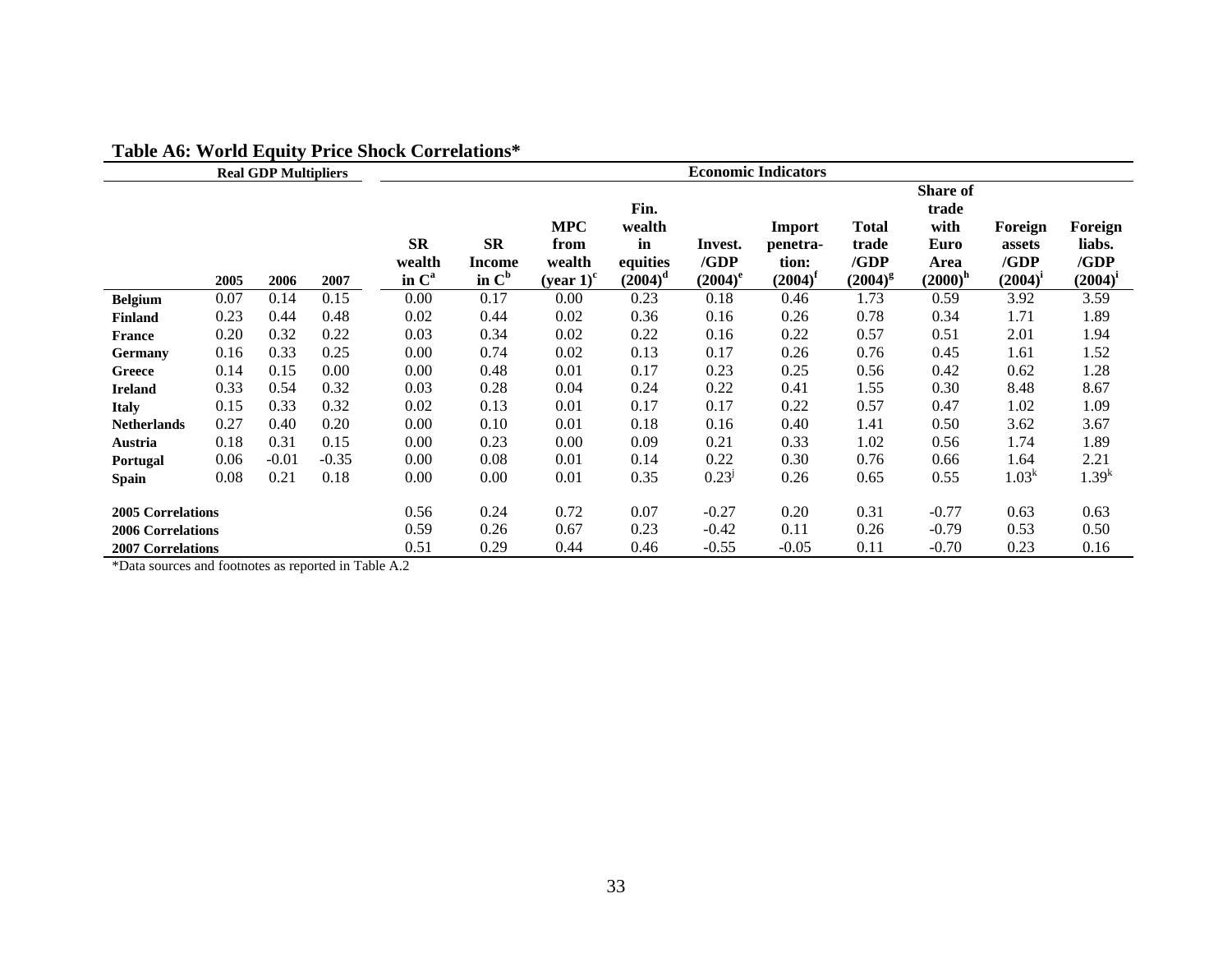#### **References**

- Al-Eyd, A. J. and Barrell R. (2005), "Estimating tax and benefit multipliers in Europe," Economic Modelling, 22, pp. 759-776.
- Banerjee, A., J. J. Dolado, J. W. Galbraith, and D. Hendry (1993). Co-integratinon, Error Correction, and the Econometric Analysis of Non-Stationary Data. OSO Monographs.
- Barrell R and Davis E P (2004a), "Consumption, financial and real wealth in the G-5", Discussion Paper No. 232, National Institute of Economic and Social Research
- Barrell R and Davis E P (2004b), "Financial liberalisation, consumption behaviour and wealth effects in 7 OECD countries", Mimeo, National Institute of Economic and Social Research
- Barrell R, Davis E P and Pomerantz O (2004), "Costs of financial instability, household sector balance sheets and consumption" Discussion Paper No. 243, National Institute of Economic and Social Research
- Barrell, R and E Philip Davis (2005a) 'Shocks and shock absorbers: the international propagation of equity market shocks and the design of appropriate policy responses' in '*The external environment of the euro'* ed. R. Anderton and P. di Mauro ECB
- Barrell, R and Gottschalk. S., (2004) 'The volatility of the output gap in the G7' *National Institute Economic Review*, April 2004
- Barrell, R., and Dury, K., (2000) 'An Evaluation of Monetary Targeting Regimes' *National Institute Economic Review*, No. 174, October.
- Barrell, R., Becker, B. and Gottschalk, S. (2004) 'Wage Moderation Policy in Germany' Discussion Paper No. 233, National Institute of Economic and Social Research.
- Barrell, R., E Philip Davis (2005) 'Equity prices and the real economy a vector-errorcorrection approach' Brunel University economics department Discussion Paper, Presented at the FINPROP workshop, Berlin, July 2005.
- Campbell J and Deaton A (1989), "Why is consumption so smooth?", Review of Economic Studies, 56, 357-373
- Carroll, C.D., (2001) 'A theory of the Consumption Function with and without Liquidity Constraints' Journal of Economic Perspectives vol 15, no 3 pp23-46
- Davis E Philip (2003), "Comparing bear markets 1973 and 2000", *National Institute Economic Review*, 183, 70-81
- Davis, M.A. and Palumbo, M.G. (2001). "A Primer on the Economics and Time Series Econometrics of Wealth Effects", Finance and Economics Discussion Paper, Federal Reserve Board Washington.
- Deaton, A.S. (1992). Understanding Consumption, Oxford University Press, Oxford.
- [Layard, R](http://web5s.silverplatter.com/webspirs/doLS.ws?ss=Layard-Richard+in+AU)., [Nickell, S.](http://web5s.silverplatter.com/webspirs/doLS.ws?ss=Nickell-Stephen+in+AU) and [Jackman, R.](http://web5s.silverplatter.com/webspirs/doLS.ws?ss=Jackman-Richard+in+AU) (1991), *Unemployment: Macroeconomic performance and the labour market*, Oxford: Oxford University Press.